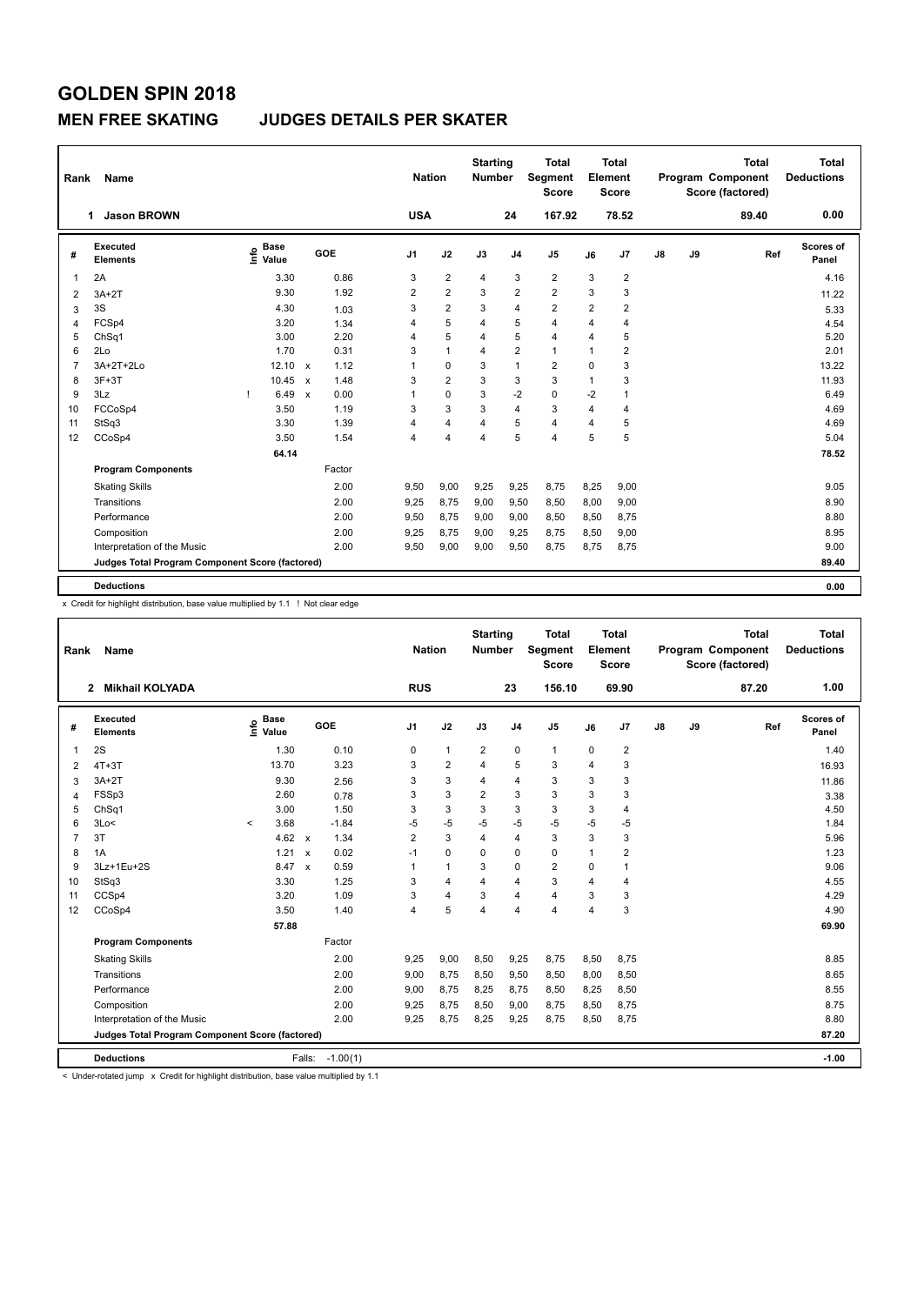### **MEN FREE SKATING JUDGES DETAILS PER SKATER**

| Rank           | Name                                            |                            |                         | <b>Nation</b>  |                | <b>Starting</b><br><b>Number</b> |                | <b>Total</b><br>Segment<br><b>Score</b> |                | <b>Total</b><br>Element<br>Score |               |    | <b>Total</b><br><b>Program Component</b><br>Score (factored) | <b>Total</b><br><b>Deductions</b> |
|----------------|-------------------------------------------------|----------------------------|-------------------------|----------------|----------------|----------------------------------|----------------|-----------------------------------------|----------------|----------------------------------|---------------|----|--------------------------------------------------------------|-----------------------------------|
|                | <b>Alexander SAMARIN</b><br>3                   |                            |                         | <b>RUS</b>     |                |                                  | 22             | 151.55                                  |                | 72.05                            |               |    | 80.50                                                        | 1.00                              |
| #              | Executed<br><b>Elements</b>                     | <b>Base</b><br>۴ů<br>Value | GOE                     | J <sub>1</sub> | J2             | J3                               | J <sub>4</sub> | J5                                      | J6             | J7                               | $\mathsf{J}8$ | J9 | Ref                                                          | Scores of<br>Panel                |
| 1              | 4Lz                                             | 11.50                      | $-5.75$                 | $-5$           | $-5$           | $-5$                             | $-5$           | $-5$                                    | $-5$           | $-5$                             |               |    |                                                              | 5.75                              |
| $\overline{2}$ | 2T                                              | 1.30                       | 0.08                    | 0              | $\Omega$       | $\overline{2}$                   | $-1$           | $\mathbf 0$                             | $\mathbf{1}$   | $\overline{2}$                   |               |    |                                                              | 1.38                              |
| 3              | $3A+3T$                                         | 12.20                      | 1.76                    | 3              | $\mathbf{1}$   | 3                                | $\overline{2}$ | $\overline{2}$                          | $\overline{2}$ | $\overline{2}$                   |               |    |                                                              | 13.96                             |
| 4              | CSSp4                                           | 3.00                       | 0.84                    | 3              | $\overline{2}$ | 4                                | 3              | $\overline{2}$                          | $\overline{4}$ | $\overline{\mathbf{c}}$          |               |    |                                                              | 3.84                              |
| 5              | 3Lo                                             | 4.90                       | 0.98                    | 3              | 0              | 3                                | $\mathbf{1}$   | $\mathbf{1}$                            | 3              | $\overline{\mathbf{c}}$          |               |    |                                                              | 5.88                              |
| 6              | StSq3                                           | 3.30                       | 0.86                    | 3              | $\overline{2}$ | 3                                | $\overline{2}$ | $\overline{2}$                          | 3              | $\overline{4}$                   |               |    |                                                              | 4.16                              |
| 7              | 3A                                              | 8.80                       | 1.92<br>$\mathsf{x}$    | 1              | $\overline{2}$ | $\overline{2}$                   | 3              | $\overline{2}$                          | 4              | 3                                |               |    |                                                              | 10.72                             |
| 8              | $3Lz + 2T$                                      | 7.92                       | 0.71<br>$\mathsf{x}$    | 1              | $\mathbf 0$    | 1                                | $\mathbf{1}$   | $\mathbf{1}$                            | 3              | $\overline{\mathbf{c}}$          |               |    |                                                              | 8.63                              |
| 9              | 3F                                              | 5.83<br>J.                 | $-0.74$<br>$\mathbf{x}$ | $-2$           | $-1$           | 1                                | $-2$           | $-1$                                    | $-1$           | $-2$                             |               |    |                                                              | 5.09                              |
| 10             | FCSp4                                           | 3.20                       | 0.70                    | $\overline{2}$ | $\overline{2}$ | $\overline{2}$                   | $\overline{2}$ | $\overline{2}$                          | 3              | 3                                |               |    |                                                              | 3.90                              |
| 11             | ChSq1                                           | 3.00                       | 1.40                    | 3              | $\mathbf{1}$   | 3                                | 3              | $\overline{2}$                          | 3              | 3                                |               |    |                                                              | 4.40                              |
| 12             | CCoSp4                                          | 3.50                       | 0.84                    | 3              | $\mathbf{1}$   | $\overline{2}$                   | 3              | $\overline{2}$                          | 3              | $\overline{2}$                   |               |    |                                                              | 4.34                              |
|                |                                                 | 68.45                      |                         |                |                |                                  |                |                                         |                |                                  |               |    |                                                              | 72.05                             |
|                | <b>Program Components</b>                       |                            | Factor                  |                |                |                                  |                |                                         |                |                                  |               |    |                                                              |                                   |
|                | <b>Skating Skills</b>                           |                            | 2.00                    | 8,25           | 8,25           | 7,75                             | 7,75           | 8,25                                    | 8,00           | 8,50                             |               |    |                                                              | 8.10                              |
|                | Transitions                                     |                            | 2.00                    | 8,00           | 8,00           | 7,75                             | 7,50           | 7,75                                    | 7,25           | 8,25                             |               |    |                                                              | 7.80                              |
|                | Performance                                     |                            | 2.00                    | 8,00           | 8,00           | 8,25                             | 7,50           | 8,00                                    | 8,00           | 8,50                             |               |    |                                                              | 8.05                              |
|                | Composition                                     |                            | 2.00                    | 8,25           | 8,25           | 7,75                             | 7,75           | 8,00                                    | 8,00           | 8,75                             |               |    |                                                              | 8.05                              |
|                | Interpretation of the Music                     |                            | 2.00                    | 8,50           | 8,25           | 8,25                             | 8,00           | 8,00                                    | 8,25           | 8,50                             |               |    |                                                              | 8.25                              |
|                | Judges Total Program Component Score (factored) |                            |                         |                |                |                                  |                |                                         |                |                                  |               |    |                                                              | 80.50                             |
|                |                                                 |                            |                         |                |                |                                  |                |                                         |                |                                  |               |    |                                                              |                                   |
|                | <b>Deductions</b>                               |                            | $-1.00(1)$<br>Falls:    |                |                |                                  |                |                                         |                |                                  |               |    |                                                              | $-1.00$                           |

x Credit for highlight distribution, base value multiplied by 1.1 ! Not clear edge

| Rank           | <b>Name</b>                                     |         |                      |                           |         | <b>Nation</b>  |                | <b>Starting</b><br>Number |                | <b>Total</b><br>Segment<br><b>Score</b> |                | <b>Total</b><br>Element<br>Score |    |    | <b>Total</b><br>Program Component<br>Score (factored) | <b>Total</b><br><b>Deductions</b> |
|----------------|-------------------------------------------------|---------|----------------------|---------------------------|---------|----------------|----------------|---------------------------|----------------|-----------------------------------------|----------------|----------------------------------|----|----|-------------------------------------------------------|-----------------------------------|
|                | <b>Daniel GRASSL</b><br>4                       |         |                      |                           |         | <b>ITA</b>     |                |                           | 21             | 147.47                                  |                | 76.57                            |    |    | 70.90                                                 | 0.00                              |
| #              | Executed<br><b>Elements</b>                     | ١nfo    | <b>Base</b><br>Value |                           | GOE     | J <sub>1</sub> | J2             | J3                        | J <sub>4</sub> | J <sub>5</sub>                          | J6             | J7                               | J8 | J9 | Ref                                                   | Scores of<br>Panel                |
| 1              | 4Lz<                                            | $\,<$   | 8.63                 |                           | $-2.93$ | -3             | $-4$           | -3                        | $-4$           | -3                                      | -3             | $-4$                             |    |    |                                                       | 5.70                              |
| 2              | 4Lo<                                            | $\prec$ | 7.88                 |                           | $-1.58$ | $-2$           | $-2$           | $-2$                      | $-3$           | $-1$                                    | $-2$           | $-2$                             |    |    |                                                       | 6.30                              |
| 3              | 3A                                              |         | 8.00                 |                           | $-0.64$ | $-1$           | 0              | 0                         | $-1$           | $-1$                                    | $-1$           | $-1$                             |    |    |                                                       | 7.36                              |
| 4              | $3Lo+3T$                                        |         | 9.10                 |                           | 0.00    | $\Omega$       | $\mathbf 0$    | $\mathbf 1$               | $\mathbf{1}$   | 0                                       | $-1$           | $-1$                             |    |    |                                                       | 9.10                              |
| 5              | FCCoSp4                                         |         | 3.50                 |                           | 0.35    | 1              | $\mathbf{1}$   | 1                         | $\overline{2}$ | $\mathbf{1}$                            | $\mathbf{1}$   | 1                                |    |    |                                                       | 3.85                              |
| 6              | StSq3                                           |         | 3.30                 |                           | 0.40    | 1              | $\mathbf{1}$   | 1                         | $\overline{2}$ | $\mathbf 0$                             | $\overline{2}$ | 1                                |    |    |                                                       | 3.70                              |
| $\overline{7}$ | $3Lz + 3T$                                      |         | 11.11 x              |                           | 0.47    | 1              | $\mathbf 0$    | $\overline{2}$            | 3              | $\mathbf 0$                             | 1              | 0                                |    |    |                                                       | 11.58                             |
| 8              | 3F+1Eu<+3S                                      | $\prec$ | 10.98                | $\mathsf{x}$              | $-0.95$ | -3             | $-2$           |                           | $-2$           | $-2$                                    | $-2$           | $-1$                             |    |    |                                                       | 10.03                             |
| 9              | 3Lz                                             |         | 6.49                 | $\boldsymbol{\mathsf{x}}$ | 0.71    | 1              | $\mathbf{1}$   | $\overline{2}$            | $\overline{2}$ | $\mathbf 0$                             | 1              | 1                                |    |    |                                                       | 7.20                              |
| 10             | ChSq1                                           |         | 3.00                 |                           | 0.80    | 1              | $\overline{2}$ | $\mathbf{1}$              | 3              | $\mathbf{1}$                            | $\overline{2}$ | $\overline{2}$                   |    |    |                                                       | 3.80                              |
| 11             | CSSp4                                           |         | 3.00                 |                           | 0.54    | $\overline{2}$ | $\overline{2}$ | 3                         | $\overline{2}$ | $\mathbf{1}$                            | $\overline{2}$ | 1                                |    |    |                                                       | 3.54                              |
| 12             | CCoSp4                                          |         | 3.50                 |                           | 0.91    | 3              | $\overline{2}$ | $\overline{4}$            | 3              | $\overline{2}$                          | 3              | $\overline{\mathbf{c}}$          |    |    |                                                       | 4.41                              |
|                |                                                 |         | 78.49                |                           |         |                |                |                           |                |                                         |                |                                  |    |    |                                                       | 76.57                             |
|                | <b>Program Components</b>                       |         |                      |                           | Factor  |                |                |                           |                |                                         |                |                                  |    |    |                                                       |                                   |
|                | <b>Skating Skills</b>                           |         |                      |                           | 2.00    | 7,25           | 7,25           | 7,25                      | 7,25           | 6,75                                    | 7,25           | 6,75                             |    |    |                                                       | 7.15                              |
|                | Transitions                                     |         |                      |                           | 2.00    | 7,25           | 7,00           | 7,50                      | 6,75           | 6,25                                    | 6,50           | 6,50                             |    |    |                                                       | 6.80                              |
|                | Performance                                     |         |                      |                           | 2.00    | 7,50           | 7,25           | 7,50                      | 7,50           | 6,50                                    | 7,00           | 6,75                             |    |    |                                                       | 7.20                              |
|                | Composition                                     |         |                      |                           | 2.00    | 7,50           | 7,00           | 7,50                      | 7,75           | 6,50                                    | 7,00           | 6,75                             |    |    |                                                       | 7.15                              |
|                | Interpretation of the Music                     |         |                      |                           | 2.00    | 7,50           | 7,25           | 7,50                      | 7,25           | 6,00                                    | 7,00           | 6,75                             |    |    |                                                       | 7.15                              |
|                | Judges Total Program Component Score (factored) |         |                      |                           |         |                |                |                           |                |                                         |                |                                  |    |    |                                                       | 70.90                             |
|                | <b>Deductions</b>                               |         |                      |                           |         |                |                |                           |                |                                         |                |                                  |    |    |                                                       | 0.00                              |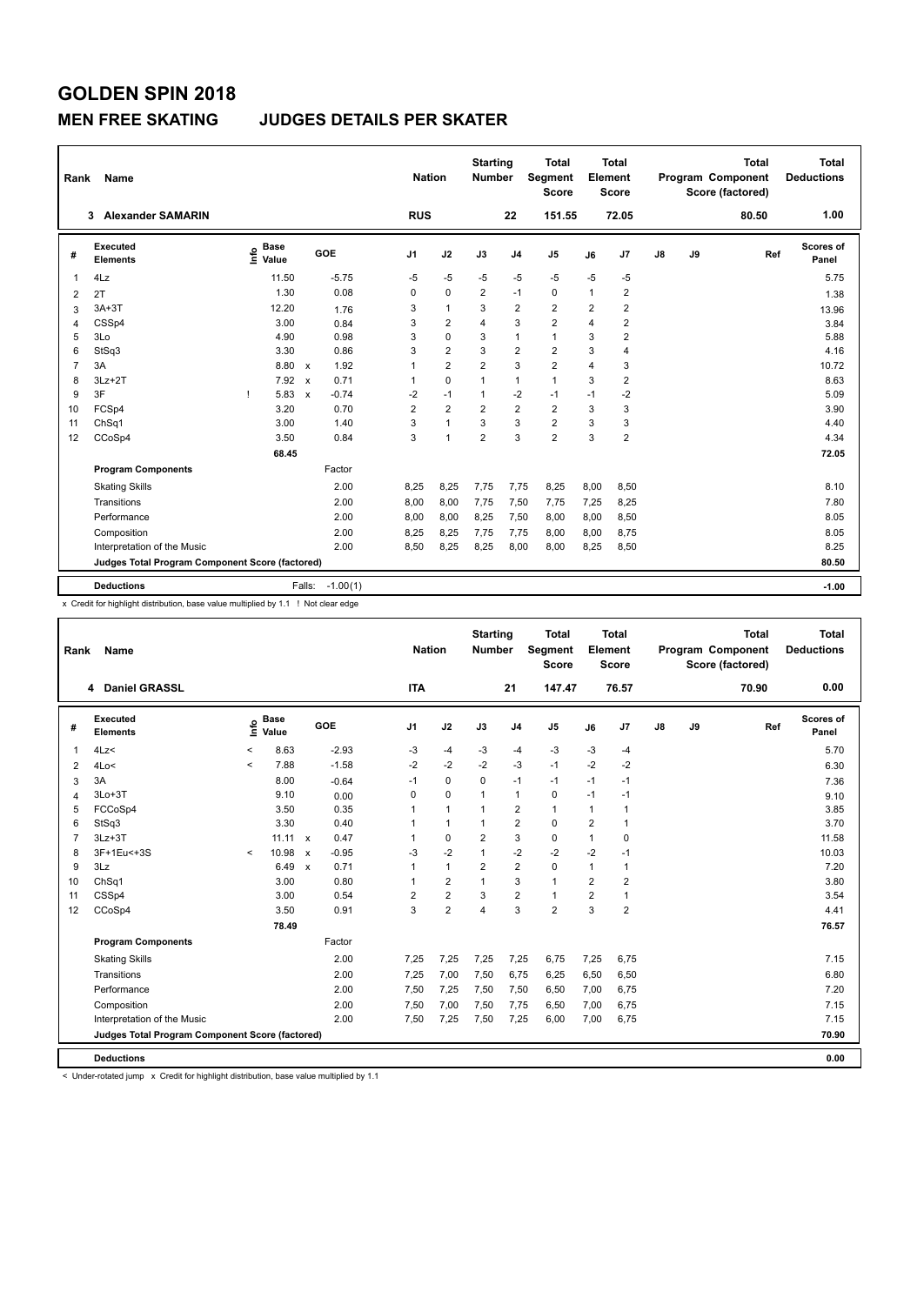#### **MEN FREE SKATING JUDGES DETAILS PER SKATER**

| Rank           | <b>Name</b>                                     |         |                      |                           |         |                | <b>Nation</b>  | <b>Starting</b><br><b>Number</b> |                | <b>Total</b><br>Segment<br><b>Score</b> |                | <b>Total</b><br>Element<br>Score |               |    | <b>Total</b><br><b>Program Component</b><br>Score (factored) |     | Total<br><b>Deductions</b> |
|----------------|-------------------------------------------------|---------|----------------------|---------------------------|---------|----------------|----------------|----------------------------------|----------------|-----------------------------------------|----------------|----------------------------------|---------------|----|--------------------------------------------------------------|-----|----------------------------|
|                | <b>Anton SHULEPOV</b><br>5.                     |         |                      |                           |         | <b>RUS</b>     |                |                                  | 16             | 147.30                                  |                | 74.10                            |               |    | 73.20                                                        |     | 0.00                       |
| #              | Executed<br><b>Elements</b>                     | ١nfo    | <b>Base</b><br>Value |                           | GOE     | J <sub>1</sub> | J2             | J3                               | J <sub>4</sub> | J <sub>5</sub>                          | J6             | J <sub>7</sub>                   | $\mathsf{J}8$ | J9 |                                                              | Ref | Scores of<br>Panel         |
| $\overline{1}$ | 3Lz                                             |         | 5.90                 |                           | 1.42    | 3              | $\overline{2}$ | $\overline{2}$                   | $\overline{4}$ | $\mathbf{1}$                            | 3              | $\overline{\mathbf{c}}$          |               |    |                                                              |     | 7.32                       |
| $\overline{2}$ | $3A+3T$                                         |         | 12.20                |                           | 1.12    | 1              | $\mathbf{1}$   | 3                                | 3              | $\mathbf{1}$                            | 1              | 1                                |               |    |                                                              |     | 13.32                      |
| 3              | 3Lo                                             |         | 4.90                 |                           | 0.98    | 2              | $\overline{2}$ | $\overline{2}$                   | $\overline{2}$ | $\mathbf{1}$                            | $\overline{2}$ | $\overline{2}$                   |               |    |                                                              |     | 5.88                       |
| 4              | 3Lz+1Eu<+3F                                     | $\prec$ | 11.58                |                           | $-0.71$ | 0              | $-1$           | $-1$                             | $-2$           | $-1$                                    | $-1$           | $-2$                             |               |    |                                                              |     | 10.87                      |
| 5              | CCSp4                                           |         | 3.20                 |                           | 0.26    | $\overline{2}$ | $\mathbf{1}$   | $\mathbf 0$                      | $\mathbf{1}$   | $\mathbf{1}$                            | 1              | 0                                |               |    |                                                              |     | 3.46                       |
| 6              | FSSp4                                           |         | 3.00                 |                           | 0.54    | $\overline{2}$ | $\overline{2}$ | $\overline{2}$                   | $\overline{2}$ | $\mathbf{1}$                            | 1              | $\overline{2}$                   |               |    |                                                              |     | 3.54                       |
| $\overline{7}$ | 3A                                              |         | 8.80                 | $\mathsf{x}$              | 0.96    | $\mathbf 0$    | $\mathbf{1}$   | $\mathbf{1}$                     | $-1$           | $\overline{2}$                          | 3              | $\overline{2}$                   |               |    |                                                              |     | 9.76                       |
| 8              | 3S<                                             | $\prec$ | 3.55                 | $\boldsymbol{\mathsf{x}}$ | $-0.65$ | $-2$           | $-2$           | $-2$                             | $-2$           | $-2$                                    | $-2$           | $-2$                             |               |    |                                                              |     | 2.90                       |
| 9              | $2A+2T$                                         |         | 5.06                 | $\boldsymbol{\mathsf{x}}$ | 0.20    | 0              | $\mathbf{1}$   | 0                                | $\mathbf{1}$   | $\mathbf 0$                             | 1              | $\mathbf{1}$                     |               |    |                                                              |     | 5.26                       |
| 10             | CCoSp4                                          |         | 3.50                 |                           | 0.56    |                | $\overline{2}$ | 1                                | $\overline{2}$ | $\overline{2}$                          | $\overline{2}$ | 0                                |               |    |                                                              |     | 4.06                       |
| 11             | StSq3                                           |         | 3.30                 |                           | 0.53    |                | $\mathbf{1}$   | $\overline{2}$                   | 3              | $\overline{2}$                          | $\overline{2}$ | 1                                |               |    |                                                              |     | 3.83                       |
| 12             | ChSq1                                           |         | 3.00                 |                           | 0.90    | $\overline{2}$ | $\mathbf{1}$   | $\overline{1}$                   | 3              | $\overline{2}$                          | $\overline{2}$ | $\overline{2}$                   |               |    |                                                              |     | 3.90                       |
|                |                                                 |         | 67.99                |                           |         |                |                |                                  |                |                                         |                |                                  |               |    |                                                              |     | 74.10                      |
|                | <b>Program Components</b>                       |         |                      |                           | Factor  |                |                |                                  |                |                                         |                |                                  |               |    |                                                              |     |                            |
|                | <b>Skating Skills</b>                           |         |                      |                           | 2.00    | 7,50           | 7,50           | 7,25                             | 7,75           | 7,25                                    | 7,50           | 7,00                             |               |    |                                                              |     | 7.40                       |
|                | Transitions                                     |         |                      |                           | 2.00    | 7,00           | 7,25           | 7,50                             | 7,50           | 7,00                                    | 6,75           | 7,00                             |               |    |                                                              |     | 7.15                       |
|                | Performance                                     |         |                      |                           | 2.00    | 7,25           | 7,50           | 7,25                             | 7,50           | 7,25                                    | 7,25           | 7,25                             |               |    |                                                              |     | 7.30                       |
|                | Composition                                     |         |                      |                           | 2.00    | 7,50           | 7,25           | 7,50                             | 8,00           | 7,50                                    | 7,25           | 7,25                             |               |    |                                                              |     | 7.40                       |
|                | Interpretation of the Music                     |         |                      |                           | 2.00    | 7,50           | 7,25           | 7,50                             | 7,75           | 7,25                                    | 7,25           | 7,25                             |               |    |                                                              |     | 7.35                       |
|                | Judges Total Program Component Score (factored) |         |                      |                           |         |                |                |                                  |                |                                         |                |                                  |               |    |                                                              |     | 73.20                      |
|                | <b>Deductions</b>                               |         |                      |                           |         |                |                |                                  |                |                                         |                |                                  |               |    |                                                              |     | 0.00                       |

< Under-rotated jump x Credit for highlight distribution, base value multiplied by 1.1

| Rank           | Name                                            |              |                                  |              |            | <b>Nation</b>  |                | <b>Starting</b><br><b>Number</b> |                         | <b>Total</b><br>Segment<br><b>Score</b> |                | <b>Total</b><br>Element<br><b>Score</b> |    |    | <b>Total</b><br>Program Component<br>Score (factored) | <b>Total</b><br><b>Deductions</b> |
|----------------|-------------------------------------------------|--------------|----------------------------------|--------------|------------|----------------|----------------|----------------------------------|-------------------------|-----------------------------------------|----------------|-----------------------------------------|----|----|-------------------------------------------------------|-----------------------------------|
|                | <b>Daniel SAMOHIN</b><br>6                      |              |                                  |              |            | <b>ISR</b>     |                |                                  | 20                      | 145.44                                  |                | 72.64                                   |    |    | 76.80                                                 | 4.00                              |
| #              | Executed<br><b>Elements</b>                     |              | <b>Base</b><br>e Base<br>⊆ Value |              | GOE        | J1             | J2             | J3                               | J <sub>4</sub>          | J <sub>5</sub>                          | J6             | J7                                      | J8 | J9 | Ref                                                   | Scores of<br>Panel                |
| 1              | $4T+3T$                                         |              | 13.70                            |              | 1.33       | 1              | $\overline{2}$ | 2                                | $\mathbf{1}$            | $\mathbf{1}$                            | 1              | 2                                       |    |    |                                                       | 15.03                             |
| 2              | 4S<                                             | $\checkmark$ | 7.28                             |              | $-3.64$    | $-5$           | $-5$           | $-5$                             | $-5$                    | $-5$                                    | $-5$           | $-5$                                    |    |    |                                                       | 3.64                              |
| 3              | 3Lo                                             |              | 4.90                             |              | 0.98       | $\overline{2}$ | $\overline{2}$ | 3                                | $\overline{\mathbf{c}}$ | $\mathbf{1}$                            | $\overline{2}$ | 2                                       |    |    |                                                       | 5.88                              |
| $\overline{4}$ | FCSp3                                           |              | 2.80                             |              | 0.39       |                | $\overline{2}$ | 1                                | $\overline{2}$          | $\mathbf{1}$                            | $\overline{2}$ | 1                                       |    |    |                                                       | 3.19                              |
| 5              | ChSq1                                           |              | 3.00                             |              | 1.30       | 2              | 3              | 3                                | 3                       | $\overline{2}$                          | 2              | 3                                       |    |    |                                                       | 4.30                              |
| 6              | 3Lz<                                            | $\checkmark$ | 4.43                             |              | $-2.22$    | $-5$           | $-5$           | -5                               | $-5$                    | $-5$                                    | $-5$           | $-5$                                    |    |    |                                                       | 2.21                              |
| $\overline{7}$ | CSSp4                                           |              | 3.00                             |              | 0.18       | 0              | $\overline{2}$ | 0                                | 1                       | 0                                       | $\overline{2}$ | 0                                       |    |    |                                                       | 3.18                              |
| 8              | 4T<<                                            | <<           | 4.62                             | $\mathsf{x}$ | $-2.10$    | -5             | $-5$           | -5                               | $-5$                    | $-5$                                    | $-5$           | $-5$                                    |    |    |                                                       | 2.52                              |
| 9              | 3A+1Eu+3S<                                      | $\prec$      | 12.90                            | $\mathsf{x}$ | $-0.48$    | 0              | $\mathbf 0$    | $\overline{2}$                   | $-2$                    | $-1$                                    | $-1$           | $-1$                                    |    |    |                                                       | 12.42                             |
| 10             | $3A+2T$                                         |              | 10.23                            | $\mathsf{x}$ | 0.96       | $-1$           | $\mathbf 0$    | $\overline{2}$                   | $\mathbf{1}$            | $\mathbf{1}$                            | $\overline{2}$ | $\overline{\mathbf{c}}$                 |    |    |                                                       | 11.19                             |
| 11             | CCoSp4                                          |              | 3.50                             |              | 0.35       | 0              | $\mathbf{1}$   | $\mathbf 1$                      | $\overline{2}$          | $\mathbf{1}$                            | 1              | 1                                       |    |    |                                                       | 3.85                              |
| 12             | StSq4                                           |              | 3.90                             |              | 1.33       | 3              | 3              | $\overline{\mathbf{A}}$          | 5                       | 3                                       | 4              | 3                                       |    |    |                                                       | 5.23                              |
|                |                                                 |              | 74.26                            |              |            |                |                |                                  |                         |                                         |                |                                         |    |    |                                                       | 72.64                             |
|                | <b>Program Components</b>                       |              |                                  |              | Factor     |                |                |                                  |                         |                                         |                |                                         |    |    |                                                       |                                   |
|                | <b>Skating Skills</b>                           |              |                                  |              | 2.00       | 7,50           | 8,25           | 7,75                             | 8,25                    | 8,00                                    | 7,50           | 7,50                                    |    |    |                                                       | 7.80                              |
|                | Transitions                                     |              |                                  |              | 2.00       | 7,25           | 7,75           | 7,75                             | 7,75                    | 7,50                                    | 7,00           | 7,50                                    |    |    |                                                       | 7.55                              |
|                | Performance                                     |              |                                  |              | 2.00       | 7,50           | 7,75           | 7,75                             | 7,25                    | 7,50                                    | 7,25           | 7,00                                    |    |    |                                                       | 7.45                              |
|                | Composition                                     |              |                                  |              | 2.00       | 7,50           | 8,00           | 7,75                             | 8,50                    | 7,75                                    | 7,25           | 7,50                                    |    |    |                                                       | 7.70                              |
|                | Interpretation of the Music                     |              |                                  |              | 2.00       | 7,75           | 8,25           | 8,00                             | 8,50                    | 7,75                                    | 7,50           | 7,75                                    |    |    |                                                       | 7.90                              |
|                | Judges Total Program Component Score (factored) |              |                                  |              |            |                |                |                                  |                         |                                         |                |                                         |    |    |                                                       | 76.80                             |
|                | <b>Deductions</b>                               |              |                                  | Falls:       | $-4.00(3)$ |                |                |                                  |                         |                                         |                |                                         |    |    |                                                       | $-4.00$                           |

< Under-rotated jump << Downgraded jump x Credit for highlight distribution, base value multiplied by 1.1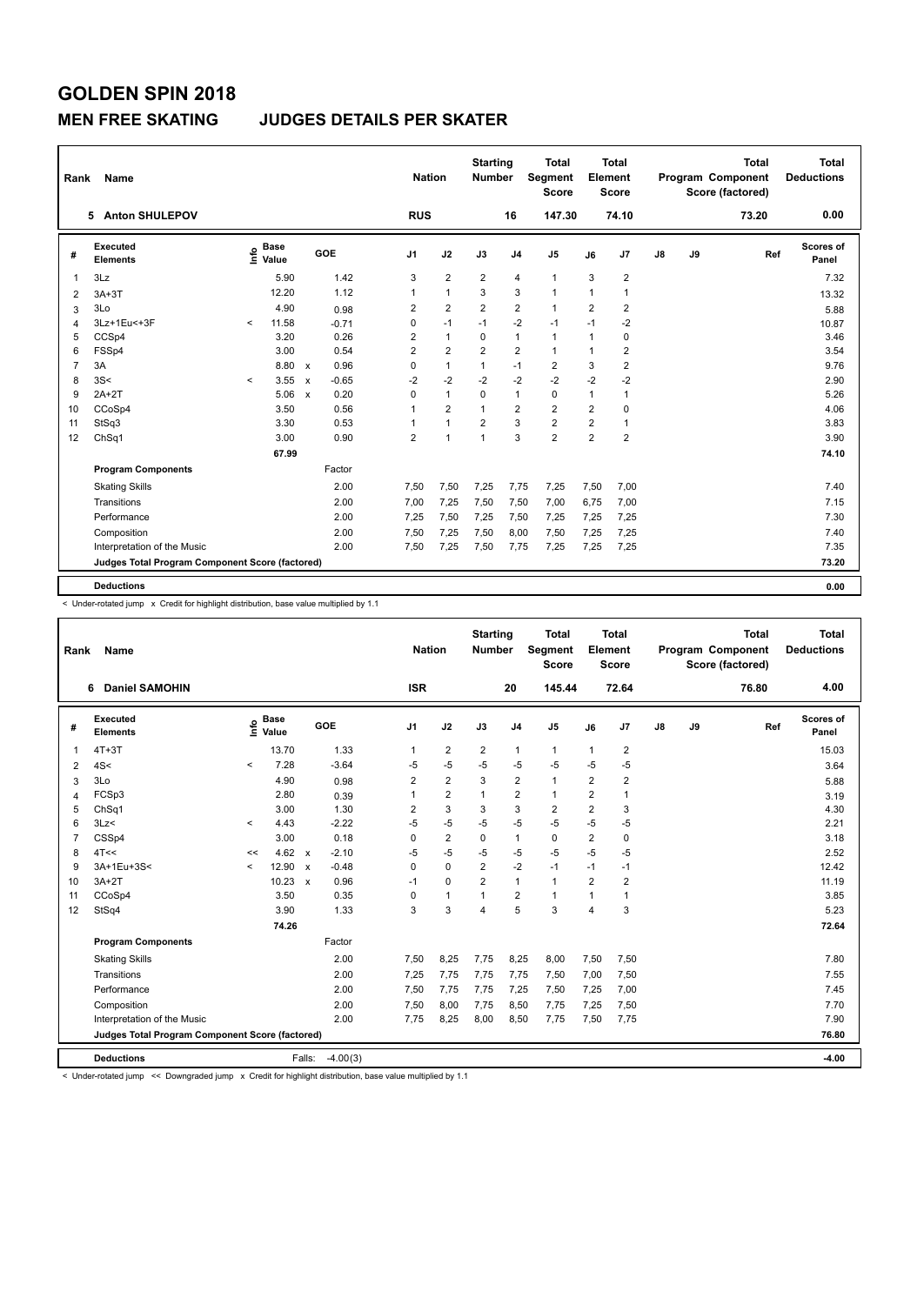### **MEN FREE SKATING JUDGES DETAILS PER SKATER**

| Rank           | Name                                            |                                  |                                      | <b>Nation</b>  |                | <b>Starting</b><br><b>Number</b> |                | <b>Total</b><br>Segment<br><b>Score</b> |                | Total<br>Element<br>Score |    |    | <b>Total</b><br>Program Component<br>Score (factored) | <b>Total</b><br><b>Deductions</b> |
|----------------|-------------------------------------------------|----------------------------------|--------------------------------------|----------------|----------------|----------------------------------|----------------|-----------------------------------------|----------------|---------------------------|----|----|-------------------------------------------------------|-----------------------------------|
|                | 7 Alexander MAJOROV                             |                                  |                                      | <b>SWE</b>     |                |                                  | 19             | 143.60                                  |                | 68.40                     |    |    | 75.20                                                 | 0.00                              |
| #              | Executed<br><b>Elements</b>                     | <b>Base</b><br>e Base<br>E Value | GOE                                  | J <sub>1</sub> | J2             | J3                               | J <sub>4</sub> | J <sub>5</sub>                          | J6             | J <sub>7</sub>            | J8 | J9 | Ref                                                   | Scores of<br>Panel                |
| -1             | 4T                                              | 9.50                             | 0.19                                 | 0              | $\mathbf 0$    | $\overline{2}$                   | $-1$           | $\mathbf 0$                             | $-2$           | $\overline{2}$            |    |    |                                                       | 9.69                              |
| $\overline{2}$ | 3A                                              | 8.00                             | $-2.88$                              | -4             | $-4$           | $-4$                             | $-3$           | $-4$                                    | $-2$           | $-3$                      |    |    |                                                       | 5.12                              |
| 3              | $3Lz + 3T$                                      | 10.10                            | 0.59                                 | 1              | $\Omega$       | $\mathbf{1}$                     | $\Omega$       | $\overline{2}$                          | 2              | $\overline{1}$            |    |    |                                                       | 10.69                             |
| 4              | FCCoSp4                                         | 3.50                             | 0.70                                 | 2              | $\overline{2}$ | $\overline{2}$                   | $\mathbf{1}$   | $\overline{2}$                          | $\overline{2}$ | 3                         |    |    |                                                       | 4.20                              |
| 5              | 3F                                              | 5.30<br>-1                       | $-0.11$                              | 0              | $-1$           | $\overline{2}$                   | $-2$           | $-1$                                    | 0              | $\overline{1}$            |    |    |                                                       | 5.19                              |
| 6              | StSq3                                           | 3.30                             | 0.66                                 | $\overline{2}$ | $\overline{2}$ | 3                                | $\overline{2}$ | $\overline{2}$                          | $\overline{2}$ | $\overline{2}$            |    |    |                                                       | 3.96                              |
| 7              | $3A+2T$                                         | 10.23                            | $-1.44$<br>$\mathsf{x}$              | $-1$           | $-2$           | $-1$                             | $-3$           | $-2$                                    | $-2$           | $-2$                      |    |    |                                                       | 8.79                              |
| 8              | $2A+3T$                                         | 8.25                             | $-0.92$<br>$\boldsymbol{\mathsf{x}}$ | $-2$           | $-2$           | $-2$                             | $-3$           | $-3$                                    | $-2$           | $-1$                      |    |    |                                                       | 7.33                              |
| 9              | FSSp4                                           | 3.00                             | 0.36                                 | 3              | $\mathbf{1}$   | $\Omega$                         | $\mathbf{1}$   | $\mathbf{1}$                            | 1              | $\overline{2}$            |    |    |                                                       | 3.36                              |
| 10             | 2S                                              | 1.43                             | 0.00<br>$\mathbf{x}$                 | 0              | $\Omega$       | $\Omega$                         | $\Omega$       | $\Omega$                                | $\Omega$       | $\overline{1}$            |    |    |                                                       | 1.43                              |
| 11             | ChSq1                                           | 3.00                             | 1.30                                 | 2              | $\mathbf{1}$   | 3                                | 3              | $\overline{2}$                          | 3              | 3                         |    |    |                                                       | 4.30                              |
| 12             | CCoSp4                                          | 3.50                             | 0.84                                 | 1              | 1              | 3                                | 3              | $\overline{2}$                          | 3              | 3                         |    |    |                                                       | 4.34                              |
|                |                                                 | 69.11                            |                                      |                |                |                                  |                |                                         |                |                           |    |    |                                                       | 68.40                             |
|                | <b>Program Components</b>                       |                                  | Factor                               |                |                |                                  |                |                                         |                |                           |    |    |                                                       |                                   |
|                | <b>Skating Skills</b>                           |                                  | 2.00                                 | 7,50           | 7,50           | 7,25                             | 8,00           | 7,75                                    | 7,50           | 7,75                      |    |    |                                                       | 7.60                              |
|                | Transitions                                     |                                  | 2.00                                 | 7,25           | 7,25           | 7,50                             | 7,75           | 7,25                                    | 7,25           | 7,50                      |    |    |                                                       | 7.35                              |
|                | Performance                                     |                                  | 2.00                                 | 7,50           | 7,25           | 7,75                             | 7,75           | 7,50                                    | 7,00           | 7,50                      |    |    |                                                       | 7.50                              |
|                | Composition                                     |                                  | 2.00                                 | 7,25           | 7,50           | 7,50                             | 8,00           | 7,50                                    | 7,25           | 7,75                      |    |    |                                                       | 7.50                              |
|                | Interpretation of the Music                     |                                  | 2.00                                 | 7.75           | 7,50           | 7,75                             | 8,50           | 7,50                                    | 7,50           | 7,75                      |    |    |                                                       | 7.65                              |
|                | Judges Total Program Component Score (factored) |                                  |                                      |                |                |                                  |                |                                         |                |                           |    |    |                                                       | 75.20                             |
|                |                                                 |                                  |                                      |                |                |                                  |                |                                         |                |                           |    |    |                                                       |                                   |
|                | <b>Deductions</b>                               |                                  |                                      |                |                |                                  |                |                                         |                |                           |    |    |                                                       | 0.00                              |

x Credit for highlight distribution, base value multiplied by 1.1 ! Not clear edge

| Rank           | <b>Name</b>                                     |                                  |              |            | <b>Nation</b>  |                | <b>Starting</b><br><b>Number</b> |                | <b>Total</b><br>Segment<br><b>Score</b> |                | <b>Total</b><br>Element<br><b>Score</b> |    |    | <b>Total</b><br>Program Component<br>Score (factored) | <b>Total</b><br><b>Deductions</b> |
|----------------|-------------------------------------------------|----------------------------------|--------------|------------|----------------|----------------|----------------------------------|----------------|-----------------------------------------|----------------|-----------------------------------------|----|----|-------------------------------------------------------|-----------------------------------|
|                | <b>Paul FENTZ</b><br>8                          |                                  |              |            | <b>GER</b>     |                |                                  | 18             | 135.35                                  |                | 61.45                                   |    |    | 74.90                                                 | 1.00                              |
| #              | <b>Executed</b><br><b>Elements</b>              | <b>Base</b><br>e Base<br>⊆ Value |              | GOE        | J <sub>1</sub> | J2             | J3                               | J <sub>4</sub> | J <sub>5</sub>                          | J6             | J7                                      | J8 | J9 | Ref                                                   | Scores of<br>Panel                |
| 1              | 3A                                              | 8.00                             |              | 2.72       | 3              | $\overline{2}$ | 4                                | $\overline{4}$ | 3                                       | 5              | 3                                       |    |    |                                                       | 10.72                             |
| 2              | 3T                                              | 4.20                             |              | $-1.60$    | -3             | $-4$           | -4                               | $-4$           | $-4$                                    | $-3$           | $-4$                                    |    |    |                                                       | 2.60                              |
| 3              | $3Lz + 3T$                                      | 10.10                            |              | 1.30       | $\overline{2}$ | $\mathbf{1}$   | 3                                | 3              | $\mathbf{1}$                            | 3              | $\overline{\mathbf{c}}$                 |    |    |                                                       | 11.40                             |
| $\overline{4}$ | 3Lo                                             | 4.90                             |              | 0.98       | 3              | $\mathbf{1}$   | 2                                | 3              | $\mathbf{1}$                            | $\overline{2}$ | $\overline{\mathbf{c}}$                 |    |    |                                                       | 5.88                              |
| 5              | CCoSp4                                          | 3.50                             |              | 0.21       | 1              | $\mathbf 0$    | $-1$                             | $\mathbf{1}$   | $\mathbf 0$                             | $\overline{2}$ | $\blacktriangleleft$                    |    |    |                                                       | 3.71                              |
| 6              | 3A+REP                                          | 6.16                             | $\mathsf{x}$ | $-3.84$    | -5             | $-5$           | -5                               | $-5$           | $-5$                                    | $-4$           | $-4$                                    |    |    |                                                       | 2.32                              |
| $\overline{7}$ | 2A                                              | 3.63                             | $\mathsf{x}$ | 0.33       | 1              | $\mathbf{1}$   | $\mathbf{1}$                     | $\mathbf{1}$   | $\mathbf{1}$                            | 3              | 1                                       |    |    |                                                       | 3.96                              |
| 8              | FCSp4                                           | 3.20                             |              | 0.58       | $\overline{2}$ | $\mathbf{1}$   | $\mathbf{1}$                     | $\overline{2}$ | $\mathbf{1}$                            | 3              | 3                                       |    |    |                                                       | 3.78                              |
| 9              | StSq3                                           | 3.30                             |              | 0.79       | 3              | $\mathbf{1}$   | $\overline{2}$                   | 3              | $\overline{2}$                          | $\overline{2}$ | 3                                       |    |    |                                                       | 4.09                              |
| 10             | 3S                                              | 4.73 $\times$                    |              | 0.86       | $\overline{2}$ | $\mathbf{1}$   | $\overline{2}$                   | 3              | $\mathbf{1}$                            | 3              | $\overline{2}$                          |    |    |                                                       | 5.59                              |
| 11             | CSSp4                                           | 3.00                             |              | 0.30       | 1              | $\mathbf{1}$   | 1                                | $\mathbf{1}$   | 0                                       | $\overline{2}$ | 1                                       |    |    |                                                       | 3.30                              |
| 12             | ChSq1                                           | 3.00                             |              | 1.10       | 3              | 1              | $\overline{2}$                   | $\overline{2}$ | $\blacktriangleleft$                    | 3              | 3                                       |    |    |                                                       | 4.10                              |
|                |                                                 | 57.72                            |              |            |                |                |                                  |                |                                         |                |                                         |    |    |                                                       | 61.45                             |
|                | <b>Program Components</b>                       |                                  |              | Factor     |                |                |                                  |                |                                         |                |                                         |    |    |                                                       |                                   |
|                | <b>Skating Skills</b>                           |                                  |              | 2.00       | 7,75           | 7,25           | 7,50                             | 7,75           | 7,50                                    | 7,75           | 7,50                                    |    |    |                                                       | 7.60                              |
|                | Transitions                                     |                                  |              | 2.00       | 7,50           | 7,00           | 7,25                             | 7,50           | 7,25                                    | 7,00           | 7,25                                    |    |    |                                                       | 7.25                              |
|                | Performance                                     |                                  |              | 2.00       | 7,50           | 7,25           | 7,50                             | 7.75           | 7,25                                    | 7,50           | 7,50                                    |    |    |                                                       | 7.45                              |
|                | Composition                                     |                                  |              | 2.00       | 7,75           | 7,25           | 7,25                             | 8,25           | 7,50                                    | 7,50           | 7,75                                    |    |    |                                                       | 7.55                              |
|                | Interpretation of the Music                     |                                  |              | 2.00       | 7,75           | 7,25           | 7,50                             | 8,00           | 7,25                                    | 7,75           | 7,75                                    |    |    |                                                       | 7.60                              |
|                | Judges Total Program Component Score (factored) |                                  |              |            |                |                |                                  |                |                                         |                |                                         |    |    |                                                       | 74.90                             |
|                | <b>Deductions</b>                               |                                  | Falls:       | $-1.00(1)$ |                |                |                                  |                |                                         |                |                                         |    |    |                                                       | $-1.00$                           |

x Credit for highlight distribution, base value multiplied by 1.1 REP Jump repetition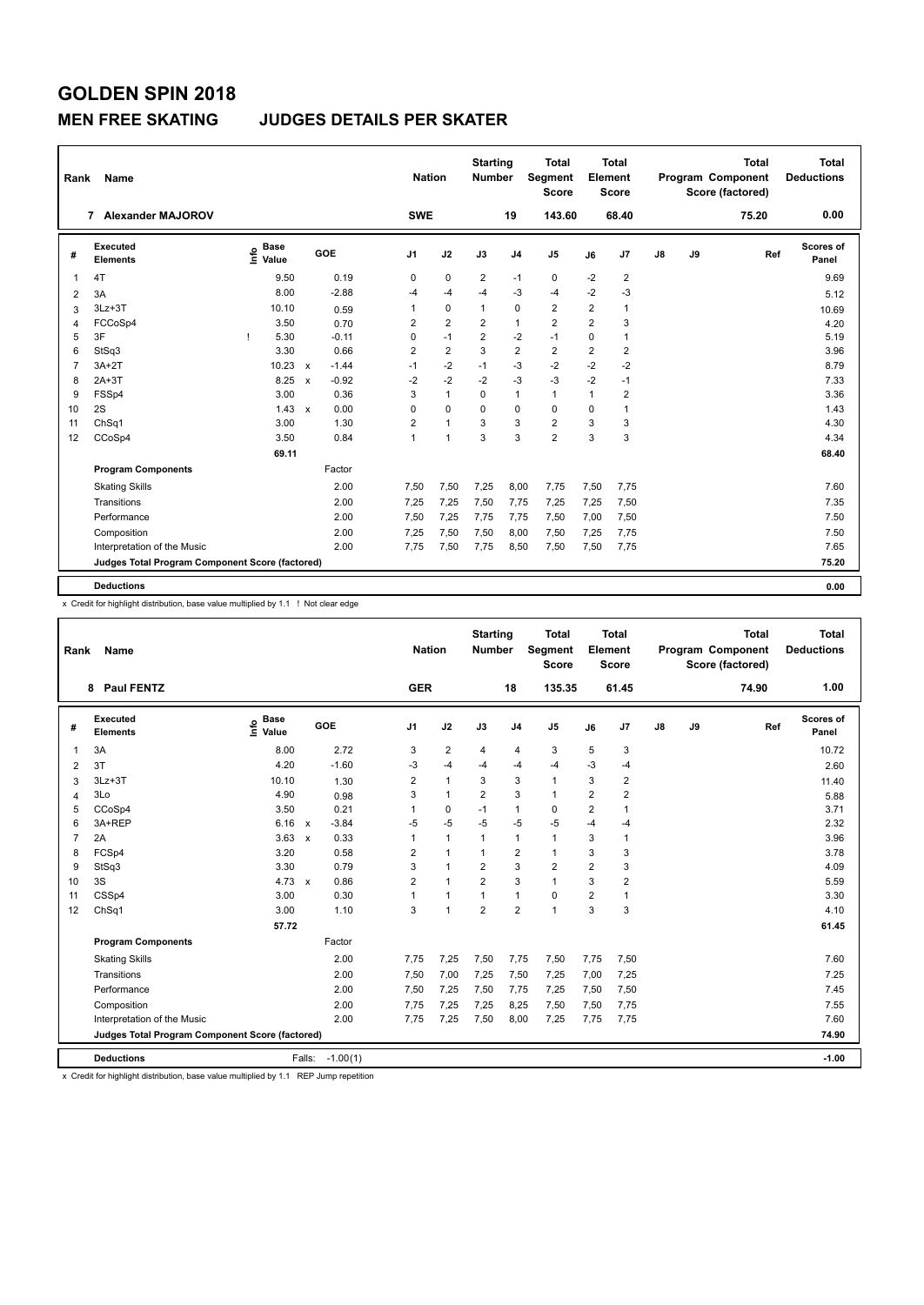#### **MEN FREE SKATING JUDGES DETAILS PER SKATER**

| Rank           | Name                                            |                            |                                      | <b>Nation</b>  |                | <b>Starting</b><br><b>Number</b> |                | <b>Total</b><br>Segment<br><b>Score</b> |                | Total<br>Element<br><b>Score</b> |               |    | <b>Total</b><br><b>Program Component</b><br>Score (factored) | Total<br><b>Deductions</b> |
|----------------|-------------------------------------------------|----------------------------|--------------------------------------|----------------|----------------|----------------------------------|----------------|-----------------------------------------|----------------|----------------------------------|---------------|----|--------------------------------------------------------------|----------------------------|
|                | Irakli MAYSURADZE<br>9                          |                            |                                      | <b>GEO</b>     |                |                                  | 17             | 133.06                                  |                | 64.66                            |               |    | 68.40                                                        | 0.00                       |
| #              | Executed<br><b>Elements</b>                     | <b>Base</b><br>۴٥<br>Value | <b>GOE</b>                           | J <sub>1</sub> | J2             | J3                               | J <sub>4</sub> | J <sub>5</sub>                          | J6             | J7                               | $\mathsf{J}8$ | J9 | Ref                                                          | Scores of<br>Panel         |
| 1              | 3Lz                                             | 5.90                       | 0.83                                 | 1              | $\mathbf{1}$   | $\overline{2}$                   | 3              | $\overline{2}$                          | $\mathbf{1}$   | 1                                |               |    |                                                              | 6.73                       |
| $\overline{2}$ | $3A+2T$                                         | 9.30                       | 1.28                                 | $\overline{2}$ | $\overline{2}$ | 3                                | $\overline{2}$ | $\mathbf{1}$                            | 1              | 1                                |               |    |                                                              | 10.58                      |
| 3              | 3F                                              | 5.30                       | 0.85                                 | 0              | $\overline{2}$ | $\overline{2}$                   | 3              | $\overline{2}$                          | $\overline{2}$ | $\mathbf 0$                      |               |    |                                                              | 6.15                       |
| 4              | 2A                                              | 3.30                       | $-0.20$                              | 0              | $\mathbf 0$    | $\mathbf 0$                      | $-1$           | $-1$                                    | $-1$           | $-1$                             |               |    |                                                              | 3.10                       |
| 5              | FCSp3                                           | 2.80                       | $-0.06$                              | 0              | $\mathbf 0$    | $\Omega$                         | $\mathbf 0$    | $-2$                                    | $\mathbf 0$    | $-1$                             |               |    |                                                              | 2.74                       |
| 6              | 3A                                              | 8.00                       | $-2.88$                              | $-4$           | $-3$           | $-4$                             | $-3$           | $-3$                                    | $-4$           | $-4$                             |               |    |                                                              | 5.12                       |
| 7              | $3Lz + 3T$                                      | 11.11                      | 0.35<br>$\mathbf{x}$                 | 1              | $\mathbf 0$    | $\mathbf{1}$                     | 3              | $\mathbf 0$                             | $\mathbf{1}$   | $-1$                             |               |    |                                                              | 11.46                      |
| 8              | 3Lo+1Eu<+2S                                     | 7.24<br>$\prec$            | $-1.57$<br>$\boldsymbol{\mathsf{x}}$ | $-4$           | $-3$           | $-1$                             | $-3$           | $-4$                                    | -3             | $-3$                             |               |    |                                                              | 5.67                       |
| 9              | ChSq1                                           | 3.00                       | 0.40                                 | 1              | $\mathbf{1}$   | $\mathbf 0$                      | $\overline{1}$ | $\overline{2}$                          | $\mathbf{1}$   | 0                                |               |    |                                                              | 3.40                       |
| 10             | CSSp4                                           | 3.00                       | 0.00                                 | $-1$           | $\mathbf 0$    | $\Omega$                         | $\Omega$       | $\mathbf 0$                             | $\Omega$       | 0                                |               |    |                                                              | 3.00                       |
| 11             | StSq2                                           | 2.60                       | 0.26                                 | 1              | $\mathbf{1}$   | 1                                | $\overline{2}$ | $\mathbf{1}$                            | $\overline{1}$ | 1                                |               |    |                                                              | 2.86                       |
| 12             | CCoSp4                                          | 3.50                       | 0.35                                 | 1              | $\mathbf{1}$   | $\mathbf{1}$                     | $\overline{1}$ | $\mathbf{1}$                            | $\mathbf{1}$   | $-1$                             |               |    |                                                              | 3.85                       |
|                |                                                 | 65.05                      |                                      |                |                |                                  |                |                                         |                |                                  |               |    |                                                              | 64.66                      |
|                | <b>Program Components</b>                       |                            | Factor                               |                |                |                                  |                |                                         |                |                                  |               |    |                                                              |                            |
|                | <b>Skating Skills</b>                           |                            | 2.00                                 | 7,25           | 6,75           | 7,25                             | 7,50           | 7,00                                    | 6,00           | 6,50                             |               |    |                                                              | 6.95                       |
|                | Transitions                                     |                            | 2.00                                 | 7,00           | 6,25           | 7,00                             | 6,75           | 6,50                                    | 5,50           | 6,25                             |               |    |                                                              | 6.55                       |
|                | Performance                                     |                            | 2.00                                 | 7,25           | 6,50           | 7,50                             | 7,75           | 6,50                                    | 6,25           | 6,25                             |               |    |                                                              | 6.80                       |
|                | Composition                                     |                            | 2.00                                 | 7,50           | 6,75           | 7,25                             | 7,75           | 6,75                                    | 6,00           | 6,50                             |               |    |                                                              | 6.95                       |
|                | Interpretation of the Music                     |                            | 2.00                                 | 7,50           | 6,75           | 7,25                             | 7,50           | 6,75                                    | 5,75           | 6,50                             |               |    |                                                              | 6.95                       |
|                | Judges Total Program Component Score (factored) |                            |                                      |                |                |                                  |                |                                         |                |                                  |               |    |                                                              | 68.40                      |
|                |                                                 |                            |                                      |                |                |                                  |                |                                         |                |                                  |               |    |                                                              |                            |
|                | <b>Deductions</b>                               |                            |                                      |                |                |                                  |                |                                         |                |                                  |               |    |                                                              | 0.00                       |

< Under-rotated jump x Credit for highlight distribution, base value multiplied by 1.1

| Rank           | Name                                            |      |                      |                           |         |                | <b>Nation</b>  |                | <b>Starting</b><br><b>Number</b> |                | <b>Total</b><br>Segment<br><b>Score</b> |                | <b>Total</b><br>Element<br><b>Score</b> |    |    | <b>Total</b><br>Program Component<br>Score (factored) | <b>Total</b><br><b>Deductions</b> |  |
|----------------|-------------------------------------------------|------|----------------------|---------------------------|---------|----------------|----------------|----------------|----------------------------------|----------------|-----------------------------------------|----------------|-----------------------------------------|----|----|-------------------------------------------------------|-----------------------------------|--|
| 10             | <b>Aleksandr SELEVKO</b>                        |      |                      |                           |         |                | <b>EST</b>     |                |                                  | 14             | 124.22                                  |                | 55.12                                   |    |    | 69.10                                                 | 0.00                              |  |
| #              | Executed<br><b>Elements</b>                     | lnfo | <b>Base</b><br>Value |                           | GOE     | J <sub>1</sub> |                | J2             | J3                               | J <sub>4</sub> | J <sub>5</sub>                          | J6             | J7                                      | J8 | J9 | Ref                                                   | <b>Scores of</b><br>Panel         |  |
| 1              | 2A                                              |      | 3.30                 |                           | 0.86    |                | 3              | $\overline{2}$ | 3                                | 3              | $\overline{2}$                          | 3              | $\overline{c}$                          |    |    |                                                       | 4.16                              |  |
| $\overline{2}$ | 3F                                              |      | 5.30                 |                           | $-1.06$ |                | $-2$           | $-2$           | $-1$                             | $-2$           | $-2$                                    | $-3$           | $-2$                                    |    |    |                                                       | 4.24                              |  |
| 3              | $3Lz + 2T$                                      |      | 7.20                 |                           | 0.00    |                | 0              | $\mathbf 0$    | 0                                | $-1$           | $\mathbf 0$                             | $\mathbf 0$    | 0                                       |    |    |                                                       | 7.20                              |  |
| $\overline{4}$ | FCSp4                                           |      | 3.20                 |                           | 0.19    |                | 1              | $\mathbf{1}$   | 1                                | $-1$           | $\mathbf 0$                             | $\mathbf 0$    | 1                                       |    |    |                                                       | 3.39                              |  |
| 5              | StSq3                                           |      | 3.30                 |                           | 0.86    |                | 3              | $\overline{2}$ | 3                                | 3              | $\overline{2}$                          | 3              | $\overline{2}$                          |    |    |                                                       | 4.16                              |  |
| 6              | 3Lz                                             |      | 5.90                 |                           | 1.06    |                | $\overline{2}$ | $\mathbf{1}$   | $\overline{2}$                   | $\overline{2}$ | $\mathbf{1}$                            | $\overline{2}$ | $\overline{2}$                          |    |    |                                                       | 6.96                              |  |
| $\overline{7}$ | $3S+2T$                                         |      | 6.16 x               |                           | 0.43    |                | 1              | 0              | $\overline{2}$                   | $\overline{1}$ | $\mathbf{1}$                            | 1              | 1                                       |    |    |                                                       | 6.59                              |  |
| 8              | 1Lo                                             |      | 0.55                 | $\boldsymbol{\mathsf{x}}$ | $-0.01$ |                | 0              | $\mathbf 0$    | 0                                | $-1$           | $\pmb{0}$                               | $-1$           | 0                                       |    |    |                                                       | 0.54                              |  |
| 9              | 2A+1Eu+2F                                       |      | 6.16                 | $\mathsf{x}$              | 0.00    |                | 0              | $\mathbf 0$    | 0                                | $\mathbf 0$    | $\mathbf 0$                             | $\Omega$       | $-1$                                    |    |    |                                                       | 6.16                              |  |
| 10             | CSSp4                                           |      | 3.00                 |                           | 0.36    |                | 2              | $\mathbf 0$    | $\overline{1}$                   | $\overline{1}$ | $\mathbf{1}$                            | $\mathbf{1}$   | $\overline{2}$                          |    |    |                                                       | 3.36                              |  |
| 11             | CCoSp4                                          |      | 3.50                 |                           | 0.56    |                | 2              | $\overline{2}$ | $\overline{2}$                   | $\overline{1}$ | $\mathbf{1}$                            | $\overline{2}$ | 1                                       |    |    |                                                       | 4.06                              |  |
| 12             | ChSq1                                           |      | 3.00                 |                           | 1.30    |                | 4              | $\overline{2}$ | $\overline{2}$                   | 3              | $\overline{2}$                          | 3              | 3                                       |    |    |                                                       | 4.30                              |  |
|                |                                                 |      | 50.57                |                           |         |                |                |                |                                  |                |                                         |                |                                         |    |    |                                                       | 55.12                             |  |
|                | <b>Program Components</b>                       |      |                      |                           | Factor  |                |                |                |                                  |                |                                         |                |                                         |    |    |                                                       |                                   |  |
|                | <b>Skating Skills</b>                           |      |                      |                           | 2.00    |                | 7,25           | 6,50           | 7,50                             | 7,25           | 6,75                                    | 6,00           | 6,75                                    |    |    |                                                       | 6.90                              |  |
|                | Transitions                                     |      |                      |                           | 2.00    |                | 7,25           | 6,00           | 7,75                             | 6,75           | 6,50                                    | 5,75           | 6,50                                    |    |    |                                                       | 6.60                              |  |
|                | Performance                                     |      |                      |                           | 2.00    |                | 7,50           | 6,50           | 7,75                             | 7,50           | 6,50                                    | 6,50           | 6,75                                    |    |    |                                                       | 6.95                              |  |
|                | Composition                                     |      |                      |                           | 2.00    |                | 7,75           | 6,50           | 7,50                             | 7,25           | 6,75                                    | 6,50           | 7,00                                    |    |    |                                                       | 7.00                              |  |
|                | Interpretation of the Music                     |      |                      |                           | 2.00    |                | 7,50           | 6,50           | 7,50                             | 7,50           | 6,75                                    | 6,75           | 7,00                                    |    |    |                                                       | 7.10                              |  |
|                | Judges Total Program Component Score (factored) |      |                      |                           |         |                |                |                |                                  |                |                                         |                |                                         |    |    |                                                       | 69.10                             |  |
|                | <b>Deductions</b>                               |      |                      |                           |         |                |                |                |                                  |                |                                         |                |                                         |    |    |                                                       | 0.00                              |  |

x Credit for highlight distribution, base value multiplied by 1.1 ! Not clear edge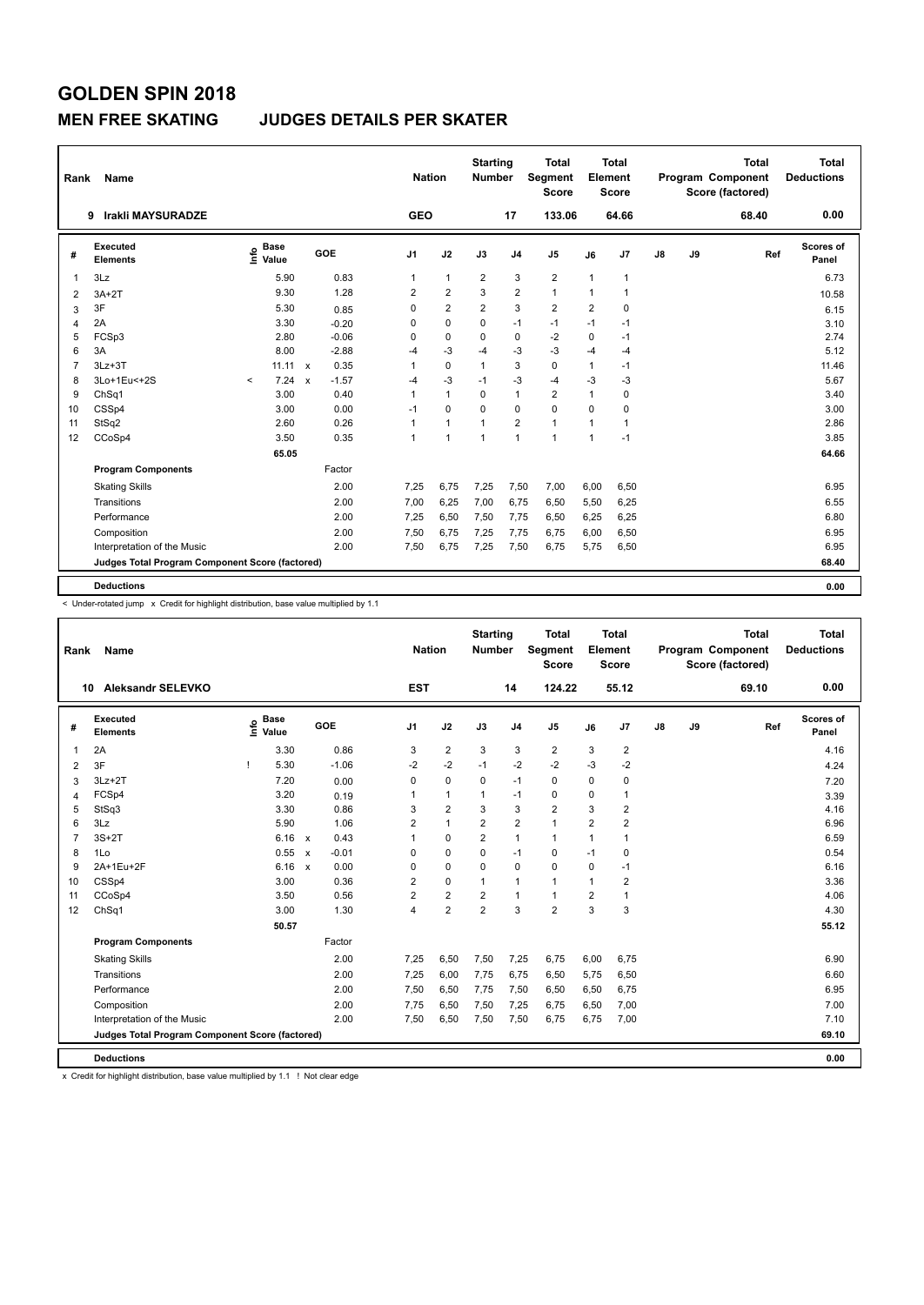### **MEN FREE SKATING JUDGES DETAILS PER SKATER**

| Rank           | Name                                            |      |                      |                           |            | <b>Nation</b>  |              | <b>Starting</b><br><b>Number</b> |                         | <b>Total</b><br>Segment<br><b>Score</b> |                | <b>Total</b><br>Element<br>Score |               |    | <b>Total</b><br>Program Component<br>Score (factored) | <b>Total</b><br><b>Deductions</b> |
|----------------|-------------------------------------------------|------|----------------------|---------------------------|------------|----------------|--------------|----------------------------------|-------------------------|-----------------------------------------|----------------|----------------------------------|---------------|----|-------------------------------------------------------|-----------------------------------|
|                | Nikolaj MAJOROV<br>11                           |      |                      |                           |            | <b>SWE</b>     |              |                                  | $\overline{7}$          | 122.92                                  |                | 59.12                            |               |    | 64.80                                                 | 1.00                              |
| #              | Executed<br><b>Elements</b>                     | ١nfo | <b>Base</b><br>Value |                           | <b>GOE</b> | J <sub>1</sub> | J2           | J3                               | J <sub>4</sub>          | J <sub>5</sub>                          | J6             | J7                               | $\mathsf{J}8$ | J9 | Ref                                                   | Scores of<br>Panel                |
|                | 3Lz+1Eu+3S                                      |      | 10.70                |                           | 0.83       | 1              | 1            | $-1$                             | $\overline{\mathbf{c}}$ | $\overline{2}$                          | 3              | $\mathbf{1}$                     |               |    |                                                       | 11.53                             |
| $\overline{2}$ | 3A                                              |      | 8.00                 |                           | $-3.84$    | $-5$           | $-5$         | $-5$                             | $-5$                    | $-5$                                    | $-4$           | $-4$                             |               |    |                                                       | 4.16                              |
| 3              | 3Lo                                             |      | 4.90                 |                           | $-0.10$    | $-1$           | $\mathbf 0$  | 0                                | $-1$                    | $\mathbf 0$                             | 0              | $\overline{1}$                   |               |    |                                                       | 4.80                              |
| 4              | FCCoSp4                                         |      | 3.50                 |                           | 0.49       | $\overline{2}$ | $\mathbf{1}$ | 1                                | $\mathbf{1}$            | $\mathbf{1}$                            | $\overline{2}$ | $\overline{2}$                   |               |    |                                                       | 3.99                              |
| 5              | 3Fe                                             | e    | 3.98                 |                           | $-0.64$    | $-1$           | $-1$         | $-2$                             | $-3$                    | $-2$                                    | $-2$           | $-1$                             |               |    |                                                       | 3.34                              |
| 6              | StSq3                                           |      | 3.30                 |                           | 0.46       | 1              | $\mathbf{1}$ | 1                                | $\mathbf 0$             | $\overline{2}$                          | $\overline{2}$ | $\overline{\mathbf{c}}$          |               |    |                                                       | 3.76                              |
| 7              | CSSp4                                           |      | 3.00                 |                           | 0.18       | 0              | $\mathbf{1}$ | $\mathbf 0$                      | $\mathbf 0$             | $\pmb{0}$                               | $\overline{2}$ | 3                                |               |    |                                                       | 3.18                              |
| 8              | $2A+2T$                                         |      | 5.06                 | $\boldsymbol{\mathsf{x}}$ | $-0.33$    | $-1$           | $-1$         | $-1$                             | $-1$                    | $-2$                                    | $-1$           | 0                                |               |    |                                                       | 4.73                              |
| 9              | 3Lz                                             |      | 6.49                 | $\boldsymbol{\mathsf{x}}$ | 0.71       | 0              | $\mathbf{1}$ | 0                                | $\mathbf{1}$            | $\overline{2}$                          | 3              | $\overline{2}$                   |               |    |                                                       | 7.20                              |
| 10             | $3S+2T$                                         |      | 6.16                 | $\boldsymbol{\mathsf{x}}$ | $-0.95$    | $-3$           | $-2$         | $-3$                             | $-2$                    | $-2$                                    | $-2$           | $-1$                             |               |    |                                                       | 5.21                              |
| 11             | ChSq1                                           |      | 3.00                 |                           | 0.80       | 1              | $\mathbf{1}$ | $\mathbf{1}$                     | $\overline{2}$          | $\overline{2}$                          | 3              | 2                                |               |    |                                                       | 3.80                              |
| 12             | CCoSp3                                          |      | 3.00                 |                           | 0.42       | 1              | 1            | $\mathbf 0$                      | $\overline{2}$          | $\mathbf{1}$                            | $\overline{2}$ | $\overline{2}$                   |               |    |                                                       | 3.42                              |
|                |                                                 |      | 61.09                |                           |            |                |              |                                  |                         |                                         |                |                                  |               |    |                                                       | 59.12                             |
|                | <b>Program Components</b>                       |      |                      |                           | Factor     |                |              |                                  |                         |                                         |                |                                  |               |    |                                                       |                                   |
|                | <b>Skating Skills</b>                           |      |                      |                           | 2.00       | 6,25           | 6,25         | 6,25                             | 6,75                    | 6,75                                    | 7,25           | 6,50                             |               |    |                                                       | 6.50                              |
|                | Transitions                                     |      |                      |                           | 2.00       | 6,00           | 5,75         | 5,75                             | 6,75                    | 6,50                                    | 7,00           | 6,25                             |               |    |                                                       | 6.25                              |
|                | Performance                                     |      |                      |                           | 2.00       | 6,50           | 6,00         | 6,50                             | 6,50                    | 6,50                                    | 7,00           | 6,50                             |               |    |                                                       | 6.50                              |
|                | Composition                                     |      |                      |                           | 2.00       | 6,25           | 6,25         | 6,00                             | 6,75                    | 6,75                                    | 7,50           | 7,00                             |               |    |                                                       | 6.60                              |
|                | Interpretation of the Music                     |      |                      |                           | 2.00       | 6,50           | 6,25         | 6,00                             | 6,50                    | 6,75                                    | 7,25           | 6,75                             |               |    |                                                       | 6.55                              |
|                | Judges Total Program Component Score (factored) |      |                      |                           |            |                |              |                                  |                         |                                         |                |                                  |               |    |                                                       | 64.80                             |
|                |                                                 |      |                      |                           |            |                |              |                                  |                         |                                         |                |                                  |               |    |                                                       |                                   |
|                | <b>Deductions</b>                               |      |                      | Falls:                    | $-1.00(1)$ |                |              |                                  |                         |                                         |                |                                  |               |    |                                                       | $-1.00$                           |

x Credit for highlight distribution, base value multiplied by 1.1 e Wrong edge

| Rank           | Name                                            |                              |              |         |                | <b>Nation</b>  | <b>Starting</b><br><b>Number</b> |                | <b>Total</b><br>Segment<br><b>Score</b> |                | <b>Total</b><br>Element<br><b>Score</b> |    |    | <b>Total</b><br>Program Component<br>Score (factored) | <b>Total</b><br><b>Deductions</b> |
|----------------|-------------------------------------------------|------------------------------|--------------|---------|----------------|----------------|----------------------------------|----------------|-----------------------------------------|----------------|-----------------------------------------|----|----|-------------------------------------------------------|-----------------------------------|
|                | <b>Alexei BYCHENKO</b><br>12                    |                              |              |         | <b>ISR</b>     |                |                                  | 13             | 119.27                                  |                | 48.17                                   |    |    | 71.10                                                 | 0.00                              |
| #              | Executed<br><b>Elements</b>                     | <b>Base</b><br>lnfo<br>Value |              | GOE     | J <sub>1</sub> | J2             | J3                               | J <sub>4</sub> | J <sub>5</sub>                          | J6             | J7                                      | J8 | J9 | Ref                                                   | <b>Scores of</b><br>Panel         |
| 1              | 4T                                              | 9.50                         |              | $-3.99$ | $-4$           | $-4$           | $-4$                             | $-4$           | $-5$                                    | $-5$           | $-4$                                    |    |    |                                                       | 5.51                              |
| $\overline{2}$ | $3Lz + 2T$                                      | 7.20                         |              | 0.83    | $\mathbf{1}$   | $\overline{2}$ | $\overline{2}$                   | $\overline{2}$ | $\mathbf{1}$                            | $\mathbf{1}$   | 1                                       |    |    |                                                       | 8.03                              |
| 3              | 1A                                              | 1.10                         |              | $-0.04$ | $-1$           | $\mathbf 0$    | $-2$                             | $-1$           | $\mathbf 0$                             | $\mathbf 0$    |                                         |    |    |                                                       | 1.06                              |
| 4              | 3Lo                                             | 4.90                         |              | 0.78    | 2              | $\overline{2}$ | 3                                | $\mathbf{1}$   | $\mathbf{1}$                            | $\overline{2}$ |                                         |    |    |                                                       | 5.68                              |
| 5              | CCoSp4                                          | 3.50                         |              | 0.35    | 2              | $\mathbf{1}$   | 0                                | $\mathbf{1}$   | $\mathbf{1}$                            | 1              |                                         |    |    |                                                       | 3.85                              |
| 6              | StSq2                                           | 2.60                         |              | 0.73    | 3              | $\overline{2}$ | 3                                | $\overline{4}$ | 3                                       | 3              |                                         |    |    |                                                       | 3.33                              |
| $\overline{7}$ | 1A                                              | $1.21 \times$                |              | 0.00    | 0              | 0              | 0                                | $\mathbf 0$    | $\mathbf 0$                             | $\mathbf 0$    | $\mathbf 0$                             |    |    |                                                       | 1.21                              |
| 8              | 3Lz+1Eu+2S                                      | 8.47                         | $\mathsf{x}$ | 0.24    | 0              | $\mathbf 0$    | $\overline{2}$                   | $\overline{1}$ | $\mathbf{1}$                            | $\mathbf 0$    | $\mathbf 0$                             |    |    |                                                       | 8.71                              |
| 9              | FCSp2                                           | 2.30                         |              | $-0.09$ | -1             | 0              | $-1$                             | $\mathbf{1}$   | $\mathbf 0$                             | $\mathbf 0$    | $-1$                                    |    |    |                                                       | 2.21                              |
| 10             | ChSq1                                           | 3.00                         |              | 1.00    | 3              | $\overline{2}$ | $\overline{2}$                   | $\overline{2}$ | $\overline{2}$                          | $\overline{2}$ | $\overline{1}$                          |    |    |                                                       | 4.00                              |
| 11             | 2F                                              | 1.98                         | $\mathsf{x}$ | 0.00    | 0              | $\mathbf 0$    | $\mathbf 0$                      | $\mathbf 0$    | $\mathbf 0$                             | $\mathbf 0$    | 1                                       |    |    |                                                       | 1.98                              |
| 12             | CSSp3                                           | 2.60                         |              | 0.00    | 0              | $\mathbf 0$    | $\Omega$                         | $\overline{1}$ | $\mathbf 0$                             | $\mathbf 0$    | $-1$                                    |    |    |                                                       | 2.60                              |
|                |                                                 | 48.36                        |              |         |                |                |                                  |                |                                         |                |                                         |    |    |                                                       | 48.17                             |
|                | <b>Program Components</b>                       |                              |              | Factor  |                |                |                                  |                |                                         |                |                                         |    |    |                                                       |                                   |
|                | <b>Skating Skills</b>                           |                              |              | 2.00    | 7,50           | 7,50           | 7,25                             | 8,00           | 7,50                                    | 6,25           | 7,00                                    |    |    |                                                       | 7.35                              |
|                | Transitions                                     |                              |              | 2.00    | 7,00           | 7,25           | 6,25                             | 8,00           | 6,75                                    | 6,00           | 6,00                                    |    |    |                                                       | 6.65                              |
|                | Performance                                     |                              |              | 2.00    | 7,25           | 7,50           | 7,00                             | 7,50           | 7,00                                    | 6,00           | 6,25                                    |    |    |                                                       | 7.00                              |
|                | Composition                                     |                              |              | 2.00    | 7,50           | 7,75           | 7,00                             | 8,25           | 7,25                                    | 6,25           | 6,75                                    |    |    |                                                       | 7.25                              |
|                | Interpretation of the Music                     |                              |              | 2.00    | 7,75           | 7,75           | 7,25                             | 7,75           | 7,25                                    | 6,00           | 6,50                                    |    |    |                                                       | 7.30                              |
|                | Judges Total Program Component Score (factored) |                              |              |         |                |                |                                  |                |                                         |                |                                         |    |    |                                                       | 71.10                             |
|                | <b>Deductions</b>                               |                              |              |         |                |                |                                  |                |                                         |                |                                         |    |    |                                                       | 0.00                              |

x Credit for highlight distribution, base value multiplied by 1.1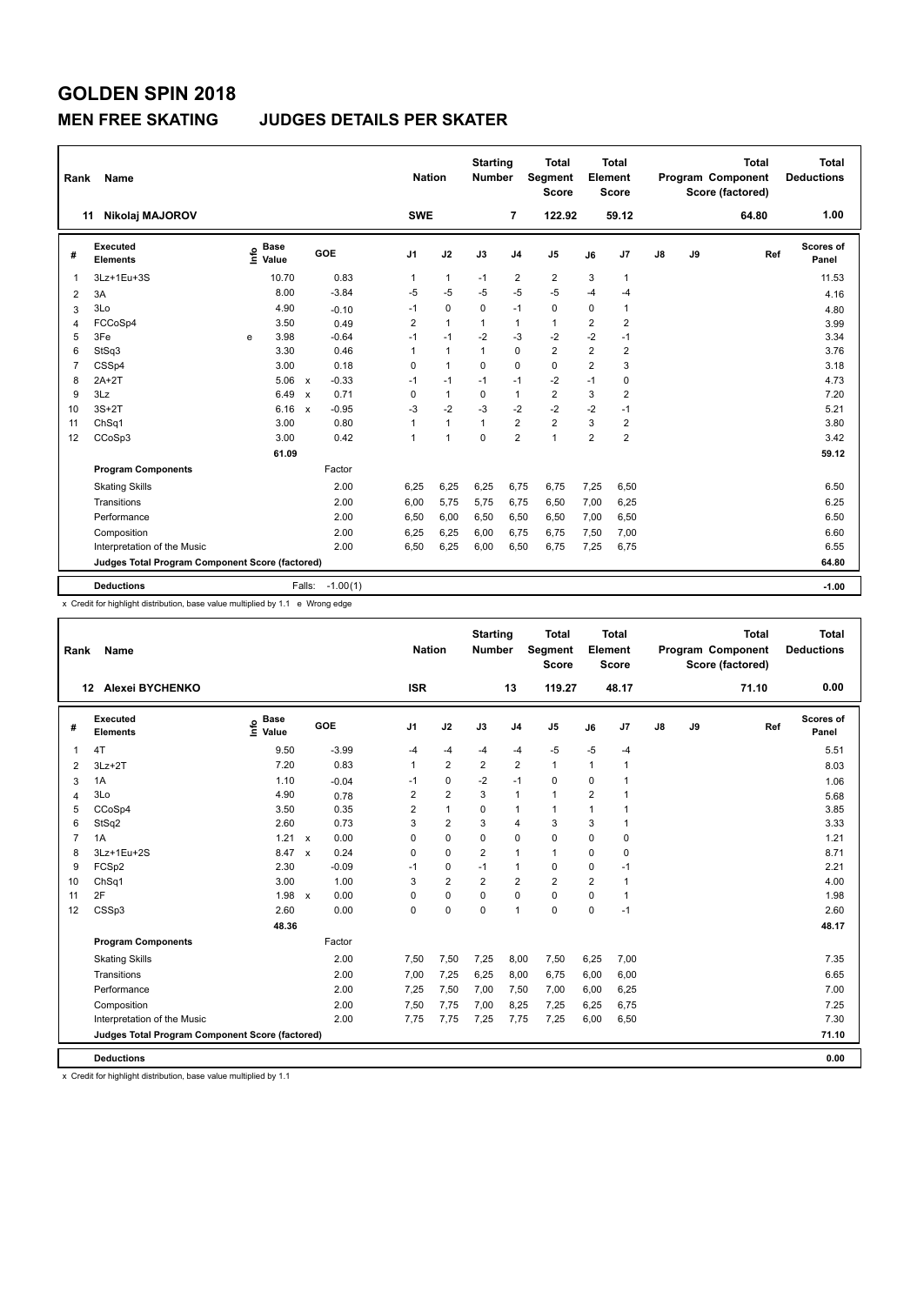#### **MEN FREE SKATING JUDGES DETAILS PER SKATER**

| Rank           | Name                                            |                              |                                   | <b>Nation</b>  |                | <b>Starting</b><br><b>Number</b> |                | <b>Total</b><br><b>Segment</b><br><b>Score</b> |                | <b>Total</b><br>Element<br><b>Score</b> |               |    | <b>Total</b><br>Program Component<br>Score (factored) | Total<br><b>Deductions</b> |
|----------------|-------------------------------------------------|------------------------------|-----------------------------------|----------------|----------------|----------------------------------|----------------|------------------------------------------------|----------------|-----------------------------------------|---------------|----|-------------------------------------------------------|----------------------------|
| 13             | <b>Davide LEWTON BRAIN</b>                      |                              |                                   | <b>MON</b>     |                |                                  | 9              | 119.17                                         |                | 56.27                                   |               |    | 62.90                                                 | 0.00                       |
| #              | Executed<br><b>Elements</b>                     | <b>Base</b><br>١nfo<br>Value | GOE                               | J <sub>1</sub> | J2             | J3                               | J <sub>4</sub> | J <sub>5</sub>                                 | J6             | J7                                      | $\mathsf{J}8$ | J9 | Ref                                                   | Scores of<br>Panel         |
| 1              | 3T                                              | 4.20                         | 1.09                              | 3              | 3              | $\overline{2}$                   | 3              | $\overline{2}$                                 | $\overline{2}$ | 3                                       |               |    |                                                       | 5.29                       |
| 2              | 3Lo                                             | 4.90                         | 0.00                              | $-1$           | $\overline{1}$ | $-1$                             | $-1$           | $\mathbf 0$                                    | $\mathbf 1$    | $\overline{2}$                          |               |    |                                                       | 4.90                       |
| 3              | $3S+2T$                                         | 5.60                         | 0.34                              | 0              | $\overline{1}$ | $\Omega$                         | $\mathbf{1}$   | $\mathbf{1}$                                   | $\overline{2}$ | 1                                       |               |    |                                                       | 5.94                       |
| 4              | FCSp4                                           | 3.20                         | 0.45                              | $\overline{2}$ | $\overline{2}$ | $\mathbf{1}$                     | $\mathbf{1}$   | $\mathbf{1}$                                   | $\mathbf 1$    | 3                                       |               |    |                                                       | 3.65                       |
| 5              | StSq3                                           | 3.30                         | 0.20                              | 0              | $\overline{1}$ | $\mathbf 0$                      | $\mathbf 0$    | $\mathbf{1}$                                   | $\overline{2}$ | 1                                       |               |    |                                                       | 3.50                       |
| 6              | 3S                                              | 4.30                         | 0.69                              | 2              | $\mathbf{1}$   | $\overline{1}$                   | $\overline{2}$ | $\mathbf{1}$                                   | 3              | $\overline{\mathbf{c}}$                 |               |    |                                                       | 4.99                       |
| $\overline{7}$ | 2A+1Eu+2S                                       | 5.61                         | 0.53<br>$\boldsymbol{\mathsf{x}}$ | 2              | $\overline{1}$ | $\overline{2}$                   | $\mathbf{1}$   | $\mathbf{1}$                                   | 3              | $\overline{2}$                          |               |    |                                                       | 6.14                       |
| 8              | $3T+2T$                                         | 6.05                         | 0.25<br>$\boldsymbol{\mathsf{x}}$ | 0              | $\mathbf 0$    | $\Omega$                         | $\mathbf{1}$   | $\mathbf{1}$                                   | $\mathbf 1$    | 1                                       |               |    |                                                       | 6.30                       |
| 9              | 2A                                              | 3.63                         | 0.59<br>$\mathsf{x}$              | $\overline{2}$ | $\mathbf{1}$   | 2                                | $\overline{2}$ | $\overline{2}$                                 | $\overline{2}$ | 1                                       |               |    |                                                       | 4.22                       |
| 10             | CCoSp4                                          | 3.50                         | 0.70                              | $\overline{2}$ | 3              | $\overline{1}$                   | $\overline{2}$ | $\overline{2}$                                 | $\overline{2}$ | $\overline{2}$                          |               |    |                                                       | 4.20                       |
| 11             | ChSq1                                           | 3.00                         | 0.90                              | $\overline{2}$ | $\overline{2}$ | $\Omega$                         | $\mathbf{1}$   | 3                                              | 3              | $\mathbf{1}$                            |               |    |                                                       | 3.90                       |
| 12             | CSSp4                                           | 3.00                         | 0.24                              | $\overline{1}$ | $\overline{1}$ | $\Omega$                         | $\mathbf{1}$   | $\mathbf{1}$                                   | $\Omega$       | 1                                       |               |    |                                                       | 3.24                       |
|                |                                                 | 50.29                        |                                   |                |                |                                  |                |                                                |                |                                         |               |    |                                                       | 56.27                      |
|                | <b>Program Components</b>                       |                              | Factor                            |                |                |                                  |                |                                                |                |                                         |               |    |                                                       |                            |
|                | <b>Skating Skills</b>                           |                              | 2.00                              | 6,00           | 6,25           | 6,75                             | 6,75           | 6,25                                           | 6,25           | 6,25                                    |               |    |                                                       | 6.35                       |
|                | Transitions                                     |                              | 2.00                              | 5,50           | 5,50           | 6,00                             | 6,00           | 6,00                                           | 6,00           | 5,75                                    |               |    |                                                       | 5.85                       |
|                | Performance                                     |                              | 2.00                              | 6,00           | 6,00           | 6,50                             | 6,75           | 6,25                                           | 6,50           | 6,50                                    |               |    |                                                       | 6.35                       |
|                | Composition                                     |                              | 2.00                              | 6,25           | 5,75           | 6,50                             | 6,50           | 6,25                                           | 6,50           | 6,75                                    |               |    |                                                       | 6.40                       |
|                | Interpretation of the Music                     |                              | 2.00                              | 6,25           | 6,00           | 6,75                             | 6,75           | 6,50                                           | 6,50           | 6,50                                    |               |    |                                                       | 6.50                       |
|                | Judges Total Program Component Score (factored) |                              |                                   |                |                |                                  |                |                                                |                |                                         |               |    |                                                       | 62.90                      |
|                | <b>Deductions</b>                               |                              |                                   |                |                |                                  |                |                                                |                |                                         |               |    |                                                       | 0.00                       |

x Credit for highlight distribution, base value multiplied by 1.1

| Rank              | Name                                            |                                  |                                      | <b>Nation</b>  |                | <b>Starting</b><br><b>Number</b> |                | <b>Total</b><br>Segment<br><b>Score</b> |                         | <b>Total</b><br>Element<br><b>Score</b> |    |    | <b>Total</b><br>Program Component<br>Score (factored) | <b>Total</b><br><b>Deductions</b> |
|-------------------|-------------------------------------------------|----------------------------------|--------------------------------------|----------------|----------------|----------------------------------|----------------|-----------------------------------------|-------------------------|-----------------------------------------|----|----|-------------------------------------------------------|-----------------------------------|
| 14                | <b>Alessandro FADINI</b>                        |                                  |                                      | <b>ITA</b>     |                |                                  | 12             | 116.90                                  |                         | 54.60                                   |    |    | 63.30                                                 | 1.00                              |
| #                 | <b>Executed</b><br><b>Elements</b>              | <b>Base</b><br>e Base<br>⊆ Value | GOE                                  | J <sub>1</sub> | J2             | J3                               | J <sub>4</sub> | J <sub>5</sub>                          | J6                      | J7                                      | J8 | J9 | Ref                                                   | Scores of<br>Panel                |
| 1                 | 2A                                              | 3.30                             | 0.59                                 | 2              | $\mathbf{1}$   | 3                                | $\overline{2}$ | $\mathbf{1}$                            | 2                       | $\overline{2}$                          |    |    |                                                       | 3.89                              |
| 2                 | 3T                                              | 4.20                             | 0.34                                 | 1              | $\pmb{0}$      | $\mathbf{1}$                     | $\mathbf{1}$   | 0                                       | $\overline{\mathbf{c}}$ | 1                                       |    |    |                                                       | 4.54                              |
| 3                 | 3Lo                                             | 4.90                             | 0.69                                 | 2              | $\mathbf{1}$   | $\mathbf{1}$                     | $\overline{2}$ | $\mathbf{1}$                            | $\overline{2}$          | 1                                       |    |    |                                                       | 5.59                              |
| 4                 | FCSp3                                           | 2.80                             | 0.45                                 | 2              | $\mathbf{1}$   | 2                                | 3              | $\mathbf{1}$                            | $\overline{2}$          | 1                                       |    |    |                                                       | 3.25                              |
| 5                 | 3Lz                                             | 5.90                             | $-2.95$                              | $-5$           | $-5$           | -5                               | $-5$           | $-5$                                    | $-5$                    | $-5$                                    |    |    |                                                       | 2.95                              |
| 6                 | CSSp4                                           | 3.00                             | 0.00                                 | 0              | $\pmb{0}$      | $-1$                             | $\mathbf{1}$   | 0                                       | 1                       | $-1$                                    |    |    |                                                       | 3.00                              |
| 7                 | ChSq1                                           | 3.00                             | 0.50                                 | 1              | $\mathbf{1}$   | $\mathbf{1}$                     | $\mathbf{1}$   | $\mathbf{1}$                            | 3                       | $\mathbf 0$                             |    |    |                                                       | 3.50                              |
| 8                 | 3S+1Eu<+3S                                      | 9.88<br>$\prec$                  | $-1.03$<br>$\mathsf{x}$              | $-3$           | $-3$           | $-3$                             | $-2$           | $-2$                                    | -2                      | $-2$                                    |    |    |                                                       | 8.85                              |
| 9                 | $3F+T$                                          | 5.83                             | $-0.95$<br>$\boldsymbol{\mathsf{x}}$ | $-2$           | $-1$           | $-1$                             | $-3$           | $-2$                                    | $-2$                    | $-2$                                    |    |    |                                                       | 4.88                              |
| 10                | 3T+2A+SEQ                                       | 6.60                             | 0.00<br>$\mathsf{x}$                 | $\Omega$       | $\mathbf 0$    | $\Omega$                         | $\mathbf 0$    | 0                                       | $\Omega$                | $\mathbf 0$                             |    |    |                                                       | 6.60                              |
| 11                | StSq3                                           | 3.30                             | 0.40                                 | 1              | $\mathbf 0$    | $\overline{2}$                   | $\mathbf{1}$   | $\mathbf{1}$                            | $\overline{2}$          | 1                                       |    |    |                                                       | 3.70                              |
| $12 \overline{ }$ | CCoSp4                                          | 3.50                             | 0.35                                 | 1              | $\overline{1}$ | 1                                | $\overline{1}$ | $\overline{1}$                          | 1                       | $\overline{1}$                          |    |    |                                                       | 3.85                              |
|                   |                                                 | 56.21                            |                                      |                |                |                                  |                |                                         |                         |                                         |    |    |                                                       | 54.60                             |
|                   | <b>Program Components</b>                       |                                  | Factor                               |                |                |                                  |                |                                         |                         |                                         |    |    |                                                       |                                   |
|                   | <b>Skating Skills</b>                           |                                  | 2.00                                 | 6,50           | 5,50           | 6,25                             | 7,00           | 6,25                                    | 6,00                    | 6,50                                    |    |    |                                                       | 6.30                              |
|                   | Transitions                                     |                                  | 2.00                                 | 6,50           | 5,25           | 6,25                             | 6,50           | 5,75                                    | 5,75                    | 6,25                                    |    |    |                                                       | 6.10                              |
|                   | Performance                                     |                                  | 2.00                                 | 6,75           | 5,50           | 6,75                             | 6,75           | 6,00                                    | 6,00                    | 6,50                                    |    |    |                                                       | 6.40                              |
|                   | Composition                                     |                                  | 2.00                                 | 6,25           | 5,75           | 6,50                             | 7,00           | 6,00                                    | 6,25                    | 6,50                                    |    |    |                                                       | 6.30                              |
|                   | Interpretation of the Music                     |                                  | 2.00                                 | 6,75           | 5,75           | 6,75                             | 7,25           | 6,25                                    | 6,50                    | 6,50                                    |    |    |                                                       | 6.55                              |
|                   | Judges Total Program Component Score (factored) |                                  |                                      |                |                |                                  |                |                                         |                         |                                         |    |    |                                                       | 63.30                             |
|                   | <b>Deductions</b>                               |                                  | $-1.00(1)$<br>Falls:                 |                |                |                                  |                |                                         |                         |                                         |    |    |                                                       | $-1.00$                           |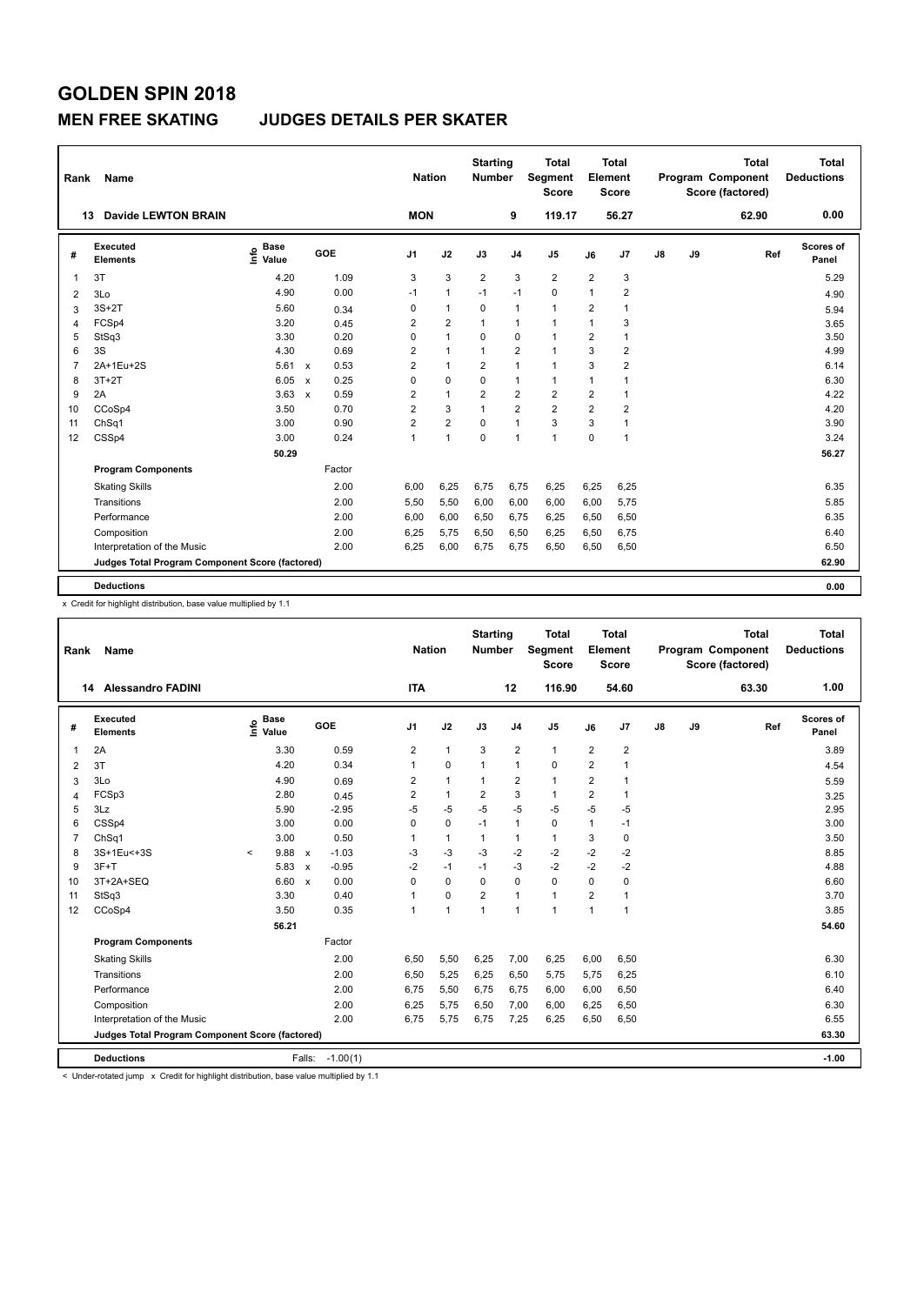### **MEN FREE SKATING JUDGES DETAILS PER SKATER**

| Rank           | Name                                            |                              |                 |         | <b>Nation</b>  |              | <b>Starting</b><br>Number |                         | <b>Total</b><br>Segment<br><b>Score</b> |                | <b>Total</b><br>Element<br><b>Score</b> |               |    | <b>Total</b><br><b>Program Component</b><br>Score (factored) | Total<br><b>Deductions</b> |
|----------------|-------------------------------------------------|------------------------------|-----------------|---------|----------------|--------------|---------------------------|-------------------------|-----------------------------------------|----------------|-----------------------------------------|---------------|----|--------------------------------------------------------------|----------------------------|
|                | <b>Catalin DIMITRESCU</b><br>15                 |                              |                 |         | <b>GER</b>     |              |                           | 15                      | 114.89                                  |                | 51.09                                   |               |    | 64.80                                                        | 1.00                       |
| #              | Executed<br><b>Elements</b>                     | <b>Base</b><br>lnfo<br>Value | GOE             |         | J <sub>1</sub> | J2           | J3                        | J <sub>4</sub>          | J <sub>5</sub>                          | J6             | J7                                      | $\mathsf{J}8$ | J9 | Ref                                                          | Scores of<br>Panel         |
| 1              | 3Lz                                             | 5.90                         |                 | 0.71    | 0              | $\mathbf 0$  | $\overline{2}$            | 0                       | $\overline{\mathbf{c}}$                 | $\overline{2}$ | $\overline{2}$                          |               |    |                                                              | 6.61                       |
| $\overline{2}$ | 3A                                              | 8.00                         |                 | $-3.04$ | -4             | $-4$         | $-4$                      | $-3$                    | $-3$                                    | $-4$           | $-4$                                    |               |    |                                                              | 4.96                       |
| 3              | 2A+1Eu+3S<<                                     | 5.10<br><<                   |                 | $-1.65$ | -5             | $-5$         | -5                        | $-5$                    | $-5$                                    | $-5$           | $-5$                                    |               |    |                                                              | 3.45                       |
| 4              | 3Lo                                             | 4.90                         |                 | $-0.59$ | $-1$           | $-2$         | $-2$                      | $-1$                    | $-1$                                    | $-1$           | $-1$                                    |               |    |                                                              | 4.31                       |
| 5              | FCCoSp4                                         | 3.50                         |                 | 0.14    | 1              | $\mathbf 0$  | 1                         | 0                       | $\mathbf 0$                             | 0              | 1                                       |               |    |                                                              | 3.64                       |
| 6              | 2A                                              | 3.63                         | $\mathsf{x}$    | 0.13    | 0              | $-1$         | $\Omega$                  | 0                       | $\mathbf{1}$                            | 3              | 1                                       |               |    |                                                              | 3.76                       |
| $\overline{7}$ | CSSp4                                           | 3.00                         |                 | 0.42    | $\overline{2}$ | $\mathbf 0$  | $\overline{2}$            | $\mathbf{1}$            | $\mathbf{1}$                            | $\overline{2}$ | $\mathbf{1}$                            |               |    |                                                              | 3.42                       |
| 8              | $3Lz + 2T$                                      | 7.92                         | $\mathbf{x}$    | $-0.12$ | $\Omega$       | $-1$         | $\mathbf{1}$              | $-1$                    | $-1$                                    | 0              | $\mathbf{1}$                            |               |    |                                                              | 7.80                       |
| 9              | StSq3                                           | 3.30                         |                 | 0.20    | 0              | $\Omega$     | $\mathbf{1}$              | $\mathbf{1}$            | $\mathbf{1}$                            | 0              | $\mathbf{1}$                            |               |    |                                                              | 3.50                       |
| 10             | 3T                                              | 4.62                         | $\mathsf{x}$    | 0.67    | 2              | $\mathbf{1}$ | 2                         | $\overline{\mathbf{c}}$ | $\mathbf{1}$                            | 2              | 1                                       |               |    |                                                              | 5.29                       |
| 11             | Ch <sub>Sq1</sub>                               | 3.00                         |                 | 0.20    | 1              | $\Omega$     | $\Omega$                  | $\mathbf 0$             | $\mathbf{1}$                            | 1              | $-4$                                    |               |    |                                                              | 3.20                       |
| 12             | CCoSpBV                                         | 1.28                         |                 | $-0.13$ | $-1$           | $\mathbf 0$  | $-1$                      | $-1$                    | $-1$                                    | $-1$           | $-2$                                    |               |    |                                                              | 1.15                       |
|                |                                                 | 54.15                        |                 |         |                |              |                           |                         |                                         |                |                                         |               |    |                                                              | 51.09                      |
|                | <b>Program Components</b>                       |                              |                 | Factor  |                |              |                           |                         |                                         |                |                                         |               |    |                                                              |                            |
|                | <b>Skating Skills</b>                           |                              |                 | 2.00    | 7.50           | 6,25         | 7,50                      | 7,00                    | 6,50                                    | 6,50           | 6,25                                    |               |    |                                                              | 6.75                       |
|                | Transitions                                     |                              |                 | 2.00    | 7,25           | 5,75         | 7,50                      | 6,25                    | 6,25                                    | 5,50           | 6,00                                    |               |    |                                                              | 6.30                       |
|                | Performance                                     |                              |                 | 2.00    | 7,00           | 5,75         | 7,00                      | 6,00                    | 6,25                                    | 6,00           | 6,25                                    |               |    |                                                              | 6.30                       |
|                | Composition                                     |                              |                 | 2.00    | 7,25           | 6,00         | 7,50                      | 6,50                    | 6,50                                    | 6,00           | 6,25                                    |               |    |                                                              | 6.50                       |
|                | Interpretation of the Music                     |                              |                 | 2.00    | 7.00           | 6,25         | 7,25                      | 6.75                    | 6,50                                    | 5.75           | 6.25                                    |               |    |                                                              | 6.55                       |
|                | Judges Total Program Component Score (factored) |                              |                 |         |                |              |                           |                         |                                         |                |                                         |               |    |                                                              | 64.80                      |
|                | <b>Deductions</b>                               |                              | Falls: -1.00(1) |         |                |              |                           |                         |                                         |                |                                         |               |    |                                                              | $-1.00$                    |

<< Downgraded jump x Credit for highlight distribution, base value multiplied by 1.1

| Rank           | Name                                            |                                  |              |        |                | <b>Nation</b>  | <b>Starting</b><br><b>Number</b> |                         | <b>Total</b><br>Segment<br><b>Score</b> |                | <b>Total</b><br>Element<br><b>Score</b> |               |    | <b>Total</b><br><b>Program Component</b><br>Score (factored) | <b>Total</b><br><b>Deductions</b> |
|----------------|-------------------------------------------------|----------------------------------|--------------|--------|----------------|----------------|----------------------------------|-------------------------|-----------------------------------------|----------------|-----------------------------------------|---------------|----|--------------------------------------------------------------|-----------------------------------|
|                | <b>Thomas KENNES</b><br>16                      |                                  |              |        | <b>NED</b>     |                |                                  | 3                       | 108.86                                  |                | 51.06                                   |               |    | 57.80                                                        | 0.00                              |
| #              | Executed<br><b>Elements</b>                     | <b>Base</b><br>e Base<br>⊆ Value |              | GOE    | J <sub>1</sub> | J2             | J3                               | J <sub>4</sub>          | J <sub>5</sub>                          | J6             | J7                                      | $\mathsf{J}8$ | J9 | Ref                                                          | <b>Scores of</b><br>Panel         |
| 1              | $3S+2T$                                         | 5.60                             |              | 0.77   | 2              | $\overline{2}$ | $\overline{2}$                   | $\mathbf{1}$            | $\overline{2}$                          | 3              | $\mathbf{1}$                            |               |    |                                                              | 6.37                              |
| 2              | 2A                                              | 3.30                             |              | 0.73   | 2              | $\overline{2}$ | 3                                | $\overline{\mathbf{c}}$ | $\overline{2}$                          | 3              | $\overline{\mathbf{c}}$                 |               |    |                                                              | 4.03                              |
| 3              | 3Lz                                             | 5.90                             |              | 0.83   | $\overline{2}$ | $\mathbf{1}$   | $\mathbf{1}$                     | $\overline{2}$          | $\overline{2}$                          | $-1$           | 1                                       |               |    |                                                              | 6.73                              |
| 4              | 2Lo                                             | 1.70                             |              | 0.10   | 1              | $\overline{1}$ | 1                                | $\mathbf 0$             | $\mathbf{1}$                            | $\mathbf 0$    | 0                                       |               |    |                                                              | 1.80                              |
| 5              | FCSSp4                                          | 3.00                             |              | 0.36   | $\overline{2}$ | $\overline{1}$ | $\mathbf 1$                      | $\Omega$                | $\overline{1}$                          | 1              | 3                                       |               |    |                                                              | 3.36                              |
| 6              | 3T                                              | 4.62                             | $\mathsf{x}$ | 0.42   | 1              | $\mathbf{1}$   | 1                                | $\mathbf{1}$            | $\mathbf{1}$                            | $\overline{2}$ | 1                                       |               |    |                                                              | 5.04                              |
| $\overline{7}$ | 3S                                              | 4.73                             | $\mathsf{x}$ | 0.86   | 2              | $\overline{2}$ | $\overline{2}$                   | $\overline{2}$          | $\mathbf{1}$                            | $\overline{2}$ | $\overline{\mathbf{c}}$                 |               |    |                                                              | 5.59                              |
| 8              | ChSq1                                           | 3.00                             |              | 0.80   | $\overline{2}$ | $\overline{2}$ | $\mathbf{1}$                     | $\overline{2}$          | $\overline{2}$                          | 1              | 1                                       |               |    |                                                              | 3.80                              |
| 9              | FCCoSp4                                         | 3.50                             |              | 0.07   | 0              | $\mathbf 0$    | $\mathbf 0$                      | $\mathbf 0$             | $\mathbf 0$                             | 1              | 1                                       |               |    |                                                              | 3.57                              |
| 10             | StSq3                                           | 3.30                             |              | 0.20   | 1              | $\mathbf 0$    | $\Omega$                         | $\mathbf 0$             | $\mathbf{1}$                            | $\overline{2}$ | 1                                       |               |    |                                                              | 3.50                              |
| 11             | 2A                                              | 3.63                             | $\mathsf{x}$ | 0.46   | $\overline{2}$ | $\mathbf{1}$   | $\overline{2}$                   | $\mathbf{1}$            | $\mathbf{1}$                            | 3              | 1                                       |               |    |                                                              | 4.09                              |
| 12             | CCoSp3                                          | 3.00                             |              | 0.18   | $\overline{2}$ | $\overline{1}$ | $\overline{1}$                   | $\Omega$                | $\mathbf 0$                             | $\mathbf 0$    | $\mathbf{1}$                            |               |    |                                                              | 3.18                              |
|                |                                                 | 45.28                            |              |        |                |                |                                  |                         |                                         |                |                                         |               |    |                                                              | 51.06                             |
|                | <b>Program Components</b>                       |                                  |              | Factor |                |                |                                  |                         |                                         |                |                                         |               |    |                                                              |                                   |
|                | <b>Skating Skills</b>                           |                                  |              | 2.00   | 5,75           | 6,00           | 6,00                             | 5,25                    | 5,75                                    | 6,25           | 5,75                                    |               |    |                                                              | 5.85                              |
|                | Transitions                                     |                                  |              | 2.00   | 5,50           | 5,50           | 5,50                             | 4,75                    | 5,50                                    | 5,50           | 5,00                                    |               |    |                                                              | 5.40                              |
|                | Performance                                     |                                  |              | 2.00   | 6,00           | 5,75           | 6,50                             | 6,00                    | 5,50                                    | 6,00           | 5,75                                    |               |    |                                                              | 5.90                              |
|                | Composition                                     |                                  |              | 2.00   | 5,50           | 5,75           | 5,75                             | 5,75                    | 5,75                                    | 6,25           | 6,00                                    |               |    |                                                              | 5.80                              |
|                | Interpretation of the Music                     |                                  |              | 2.00   | 6,00           | 6,00           | 6,50                             | 5,00                    | 5,75                                    | 6,00           | 6,00                                    |               |    |                                                              | 5.95                              |
|                | Judges Total Program Component Score (factored) |                                  |              |        |                |                |                                  |                         |                                         |                |                                         |               |    |                                                              | 57.80                             |
|                | <b>Deductions</b>                               |                                  |              |        |                |                |                                  |                         |                                         |                |                                         |               |    |                                                              | 0.00                              |

x Credit for highlight distribution, base value multiplied by 1.1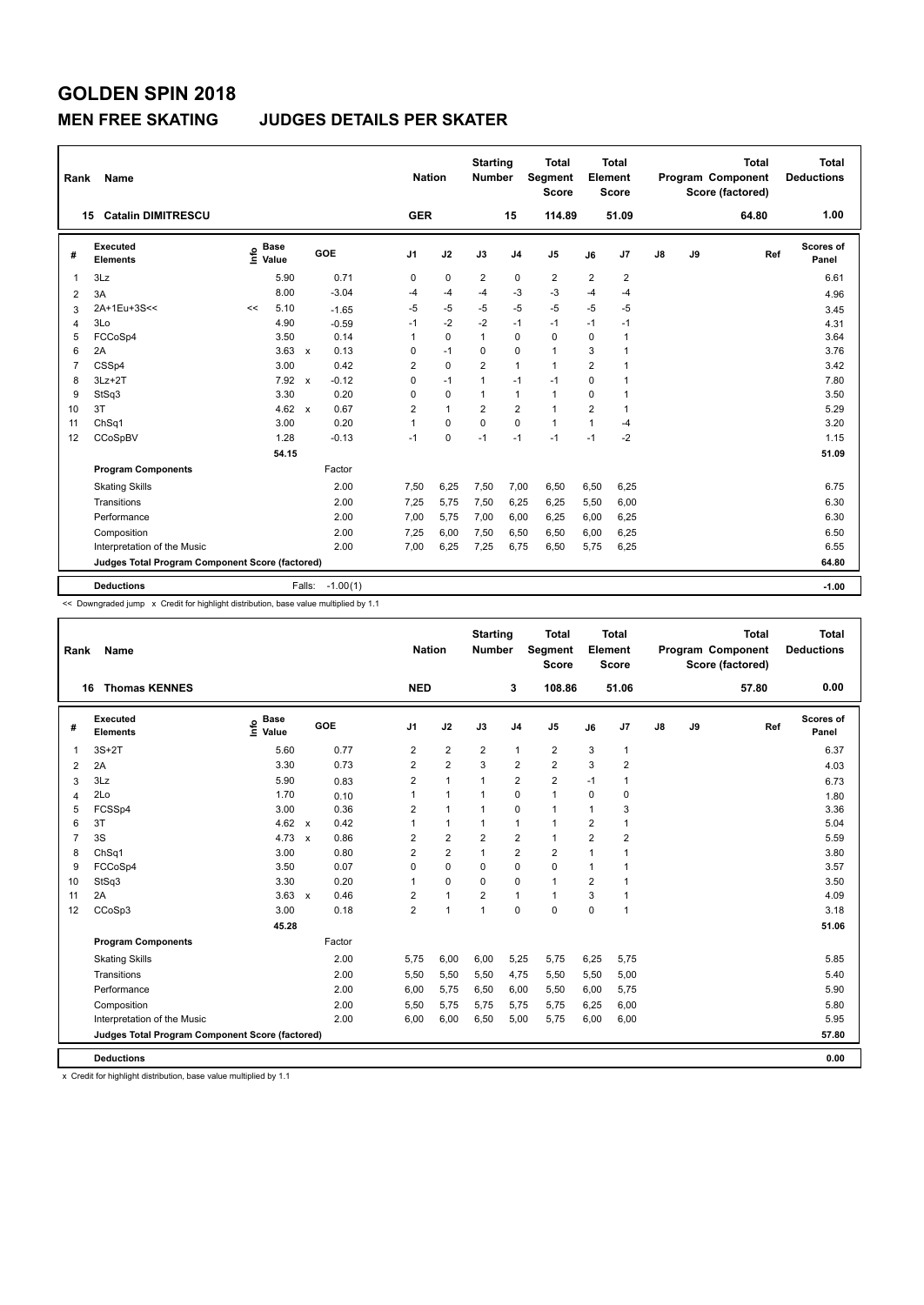#### **MEN FREE SKATING JUDGES DETAILS PER SKATER**

| Rank                                                                                                     | Name                                                                                                                                                                                  |                                    |                         | <b>Nation</b>  |              | <b>Starting</b><br><b>Number</b> |                | <b>Total</b><br>Segment<br><b>Score</b> |                | <b>Total</b><br>Element<br><b>Score</b> |               |    | <b>Total</b><br>Program Component<br>Score (factored) | Total<br><b>Deductions</b> |  |
|----------------------------------------------------------------------------------------------------------|---------------------------------------------------------------------------------------------------------------------------------------------------------------------------------------|------------------------------------|-------------------------|----------------|--------------|----------------------------------|----------------|-----------------------------------------|----------------|-----------------------------------------|---------------|----|-------------------------------------------------------|----------------------------|--|
|                                                                                                          | <b>Luc MAIERHOFER</b><br>17                                                                                                                                                           |                                    |                         | <b>AUT</b>     |              |                                  | 8              | 106.15                                  |                | 48.95                                   |               |    | 57.20                                                 | 0.00                       |  |
| #                                                                                                        | Executed<br><b>Elements</b>                                                                                                                                                           | <b>Base</b><br>$\frac{6}{5}$ Value | GOE                     | J <sub>1</sub> | J2           | J3                               | J <sub>4</sub> | J5                                      | J6             | J7                                      | $\mathsf{J}8$ | J9 | Ref                                                   | Scores of<br>Panel         |  |
| 1                                                                                                        | 2A                                                                                                                                                                                    | 3.30                               | 0.07                    | 1              | $\mathbf 0$  | 0                                | $-1$           | 0                                       | $\mathbf{1}$   | 0                                       |               |    |                                                       | 3.37                       |  |
| $\overline{2}$                                                                                           | 1Lz                                                                                                                                                                                   | 0.60                               | $-0.01$                 | 0              | $\mathbf 0$  | $\mathbf 0$                      | $-1$           | $\mathbf 0$                             | $-1$           | 0                                       |               |    |                                                       | 0.59                       |  |
| 3                                                                                                        | $3Lz + 2T$                                                                                                                                                                            | 7.20                               | 0.12                    | 0              | $\mathbf 0$  | 1                                | $\mathbf 0$    | $\mathbf 0$                             | 1              | $\Omega$                                |               |    |                                                       | 7.32                       |  |
| 4                                                                                                        | 1F<br>0.50<br>$\mathbf 0$<br>0<br>$-1$<br>0<br>$-1$<br>0<br>$-1$<br>$-0.02$<br>0.48<br>0.12<br>$\mathbf 0$<br>$\overline{1}$<br>$\mathbf 0$<br>5<br>CSSp4<br>3.00<br>0<br>0<br>1<br>1 |                                    |                         |                |              |                                  |                |                                         |                |                                         |               |    |                                                       |                            |  |
| 3.12<br>0.26<br>StSq3<br>3.30<br>$\Omega$<br>$\Omega$<br>$\mathbf{1}$<br>6<br>1<br>1<br>$\mathbf 1$<br>1 |                                                                                                                                                                                       |                                    |                         |                |              |                                  |                |                                         |                |                                         |               |    |                                                       |                            |  |
| 3.56                                                                                                     |                                                                                                                                                                                       |                                    |                         |                |              |                                  |                |                                         |                |                                         |               |    |                                                       |                            |  |
| 7                                                                                                        | $3Lo+2T$                                                                                                                                                                              | 6.82                               | $-0.10$<br>$\mathsf{x}$ | 0              | 0            | 0                                | $-1$           | 0                                       | 0              | $-1$                                    |               |    |                                                       | 6.72                       |  |
| 8                                                                                                        | 3S+1Eu+2F                                                                                                                                                                             | 7.26                               | 0.17<br>$\mathbf{x}$    | 1              | $\Omega$     | 0                                | $\Omega$       | $\mathbf{1}$                            | $\overline{2}$ | $\Omega$                                |               |    |                                                       | 7.43                       |  |
| 9                                                                                                        | 3F                                                                                                                                                                                    | 5.83                               | 0.53<br>$\mathsf{x}$    | 0              | $\mathbf{1}$ | 1                                | $\overline{1}$ | $\mathbf{1}$                            | $\mathbf 1$    | 1                                       |               |    |                                                       | 6.36                       |  |
| 10                                                                                                       | ChSq1                                                                                                                                                                                 | 3.00                               | 0.50                    | 1              | $\mathbf{1}$ | 1                                | $\overline{1}$ | $\mathbf{1}$                            | 1              | 0                                       |               |    |                                                       | 3.50                       |  |
| 11                                                                                                       | CCoSp4                                                                                                                                                                                | 3.50                               | 0.14                    | 1              | $\Omega$     | 0                                | $\mathbf 0$    | $\mathbf 0$                             | 1              | 1                                       |               |    |                                                       | 3.64                       |  |
| 12                                                                                                       | FCSp3                                                                                                                                                                                 | 2.80                               | 0.06                    | 1              | $\mathbf{1}$ | $\Omega$                         | $\Omega$       | $\mathbf 0$                             | $\Omega$       | 0                                       |               |    |                                                       | 2.86                       |  |
|                                                                                                          |                                                                                                                                                                                       | 47.11                              |                         |                |              |                                  |                |                                         |                |                                         |               |    |                                                       | 48.95                      |  |
|                                                                                                          | <b>Program Components</b>                                                                                                                                                             |                                    | Factor                  |                |              |                                  |                |                                         |                |                                         |               |    |                                                       |                            |  |
|                                                                                                          | <b>Skating Skills</b>                                                                                                                                                                 |                                    | 2.00                    | 5.75           | 5,50         | 6,25                             | 5,75           | 6,00                                    | 6,00           | 5,00                                    |               |    |                                                       | 5.80                       |  |
|                                                                                                          | Transitions                                                                                                                                                                           |                                    | 2.00                    | 5,50           | 5,25         | 6,00                             | 5,50           | 5,75                                    | 5,75           | 4,75                                    |               |    |                                                       | 5.55                       |  |
|                                                                                                          | Performance                                                                                                                                                                           |                                    | 2.00                    | 5,75           | 5,25         | 6,00                             | 5,75           | 5,75                                    | 6,00           | 5,25                                    |               |    |                                                       | 5.70                       |  |
|                                                                                                          | Composition                                                                                                                                                                           |                                    | 2.00                    | 5,25           | 5,50         | 6,00                             | 6,00           | 6,00                                    | 6,00           | 5,00                                    |               |    |                                                       | 5.75                       |  |
|                                                                                                          | Interpretation of the Music                                                                                                                                                           |                                    | 2.00                    | 5,50           | 5,50         | 6,00                             | 6,00           | 6,00                                    | 6,25           | 5,00                                    |               |    |                                                       | 5.80                       |  |
|                                                                                                          | Judges Total Program Component Score (factored)                                                                                                                                       |                                    |                         |                |              |                                  |                |                                         |                |                                         |               |    |                                                       | 57.20                      |  |
|                                                                                                          | <b>Deductions</b>                                                                                                                                                                     |                                    |                         |                |              |                                  |                |                                         |                |                                         |               |    |                                                       | 0.00                       |  |

x Credit for highlight distribution, base value multiplied by 1.1

| Rank           | Name                                            |         |               |                           |                 | <b>Nation</b>  |                | <b>Starting</b><br><b>Number</b> |                | <b>Total</b><br>Segment<br><b>Score</b> |                | <b>Total</b><br>Element<br><b>Score</b> |    |    | <b>Total</b><br>Program Component<br>Score (factored) | <b>Total</b><br><b>Deductions</b> |
|----------------|-------------------------------------------------|---------|---------------|---------------------------|-----------------|----------------|----------------|----------------------------------|----------------|-----------------------------------------|----------------|-----------------------------------------|----|----|-------------------------------------------------------|-----------------------------------|
|                | 18<br><b>Javier RAYA</b>                        |         |               |                           |                 | <b>ESP</b>     |                |                                  | 11             | 105.32                                  |                | 42.22                                   |    |    | 64.10                                                 | 1.00                              |
| #              | <b>Executed</b><br><b>Elements</b>              | lnfo    | Base<br>Value |                           | GOE             | J <sub>1</sub> | J2             | J3                               | J <sub>4</sub> | J <sub>5</sub>                          | J6             | J7                                      | J8 | J9 | Ref                                                   | Scores of<br>Panel                |
| 1              | 3A                                              |         | 8.00          |                           | $-1.28$         | $-2$           | $-2$           | $-2$                             | $-2$           | $-1$                                    | $-1$           | $-1$                                    |    |    |                                                       | 6.72                              |
| 2              | $2A+2T$                                         |         | 4.60          |                           | $-0.26$         | $-1$           | $-2$           | $-1$                             | $-1$           | 0                                       | 0              | $-1$                                    |    |    |                                                       | 4.34                              |
| 3              | 2F                                              |         | 1.80          |                           | $-0.40$         | $-2$           | $-3$           | $-1$                             | $-2$           | $-3$                                    | $-2$           | $-2$                                    |    |    |                                                       | 1.40                              |
| 4              | 2Lz                                             |         | 2.10          |                           | 0.04            | 0              | $\mathbf{1}$   | 0                                | $\mathbf 0$    | $\mathbf 0$                             | 0              | 1                                       |    |    |                                                       | 2.14                              |
| 5              | FCSp4                                           |         | 3.20          |                           | 0.32            | 1              | $\mathbf{1}$   | $\mathbf 0$                      | $\mathbf{1}$   | $\mathbf{1}$                            | $\overline{2}$ |                                         |    |    |                                                       | 3.52                              |
| 6              | StSq3                                           |         | 3.30          |                           | 0.53            | 2              | $\pmb{0}$      | $\overline{2}$                   | $\overline{2}$ | $\overline{\mathbf{c}}$                 |                | 1                                       |    |    |                                                       | 3.83                              |
| $\overline{7}$ | 3F<                                             |         | 4.38          | $\mathsf{x}$              | $-1.11$         | $-3$           | $-3$           | $-1$                             | $-4$           | $-1$                                    | $-4$           | $-3$                                    |    |    |                                                       | 3.27                              |
| 8              | 3S<                                             | $\prec$ | 3.55          | $\mathsf{x}$              | $-1.62$         | $-5$           | $-5$           | -5                               | $-5$           | $-5$                                    | $-5$           | $-5$                                    |    |    |                                                       | 1.93                              |
| 9              | 3T                                              |         | 4.62          | $\boldsymbol{\mathsf{x}}$ | 0.00            | 0              | $\mathbf 0$    | $\Omega$                         | $\mathbf 0$    | $\mathbf 0$                             | $\Omega$       | 1                                       |    |    |                                                       | 4.62                              |
| 10             | ChSq1                                           |         | 3.00          |                           | 0.70            | $\overline{2}$ | $\mathbf{1}$   | 0                                | $\mathbf{1}$   | $\mathbf{1}$                            | $\overline{2}$ | $\overline{\mathbf{c}}$                 |    |    |                                                       | 3.70                              |
| 11             | CCoSp4                                          |         | 3.50          |                           | 0.49            | $\overline{2}$ | $\mathbf{1}$   | 1                                | $\mathbf{1}$   | $\mathbf{1}$                            | $\overline{2}$ | $\overline{2}$                          |    |    |                                                       | 3.99                              |
| 12             | CSSp3                                           |         | 2.60          |                           | 0.16            | $\overline{2}$ | $\overline{1}$ | 1                                | $\mathbf 0$    | $\mathbf 0$                             | 1              | 0                                       |    |    |                                                       | 2.76                              |
|                |                                                 |         | 44.65         |                           |                 |                |                |                                  |                |                                         |                |                                         |    |    |                                                       | 42.22                             |
|                | <b>Program Components</b>                       |         |               |                           | Factor          |                |                |                                  |                |                                         |                |                                         |    |    |                                                       |                                   |
|                | <b>Skating Skills</b>                           |         |               |                           | 2.00            | 6,75           | 6,50           | 6,50                             | 7,00           | 6,50                                    | 5,75           | 6,25                                    |    |    |                                                       | 6.50                              |
|                | Transitions                                     |         |               |                           | 2.00            | 6,50           | 6,25           | 6,75                             | 6,25           | 6,25                                    | 5,25           | 6,00                                    |    |    |                                                       | 6.25                              |
|                | Performance                                     |         |               |                           | 2.00            | 6,25           | 6,25           | 6,50                             | 6,50           | 6,25                                    | 5,25           | 6,25                                    |    |    |                                                       | 6.30                              |
|                | Composition                                     |         |               |                           | 2.00            | 6,50           | 6,50           | 6,50                             | 6,75           | 6,50                                    | 5,50           | 6,50                                    |    |    |                                                       | 6.50                              |
|                | Interpretation of the Music                     |         |               |                           | 2.00            | 6,50           | 6,50           | 6,50                             | 7,00           | 6,50                                    | 5,75           | 6,50                                    |    |    |                                                       | 6.50                              |
|                | Judges Total Program Component Score (factored) |         |               |                           |                 |                |                |                                  |                |                                         |                |                                         |    |    |                                                       | 64.10                             |
|                | <b>Deductions</b>                               |         |               |                           | Falls: -1.00(1) |                |                |                                  |                |                                         |                |                                         |    |    |                                                       | $-1.00$                           |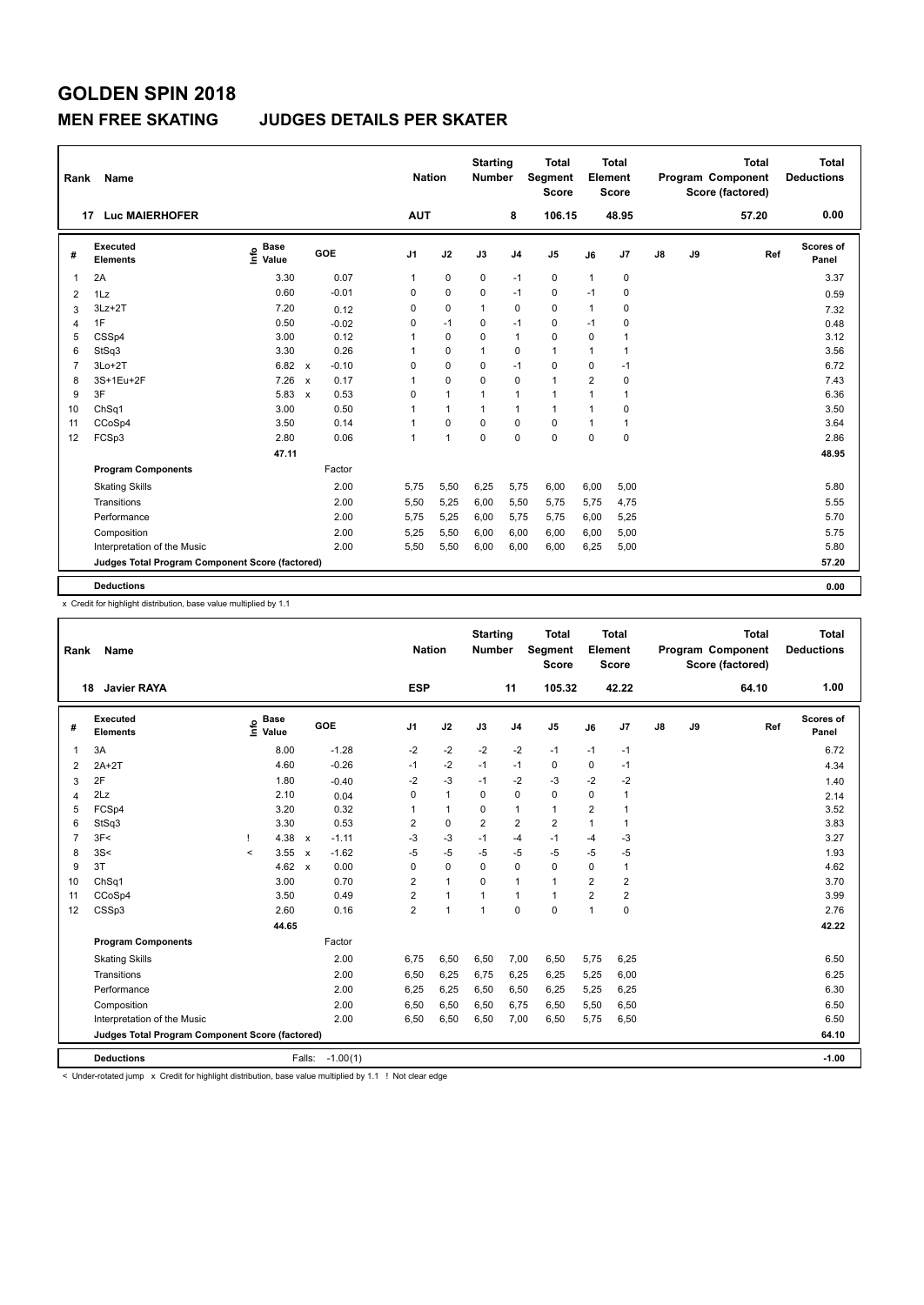#### **MEN FREE SKATING JUDGES DETAILS PER SKATER**

| <b>KAZ</b><br>104.31<br>51.21<br>54.10<br><b>Nikita MANKO</b><br>10<br>19<br>Executed<br><b>Base</b><br>e Base<br>⊆ Value<br><b>GOE</b><br>J9<br>J1<br>J2<br>J3<br>J <sub>5</sub><br>J7<br>$\mathsf{J}8$<br>J <sub>4</sub><br>J6<br>Ref<br>#<br><b>Elements</b> | <b>Total</b><br><b>Deductions</b> |
|-----------------------------------------------------------------------------------------------------------------------------------------------------------------------------------------------------------------------------------------------------------------|-----------------------------------|
|                                                                                                                                                                                                                                                                 | 1.00                              |
|                                                                                                                                                                                                                                                                 | <b>Scores of</b><br>Panel         |
| 0.20<br>2A<br>3.30<br>0<br>0<br>$\mathbf{1}$<br>0<br>1<br>$\mathbf{1}$<br>1<br>-1                                                                                                                                                                               | 3.50                              |
| 0.08<br>$\mathbf 0$<br>$\mathbf 0$<br>8.40<br>0<br>0<br>0<br>1<br>$3T+3T$<br>$\mathbf 1$<br>$\overline{2}$                                                                                                                                                      | 8.48                              |
| $-5$<br>$-5$<br>$-5$<br>$-5$<br>$-5$<br>$-5$<br>3Lo<<br>3.68<br>$-5$<br>$-1.84$<br>$\prec$<br>3                                                                                                                                                                 | 1.84                              |
| 3S<br>$-1$<br>$-1$<br>0<br>$-1$<br>$-1$<br>4.30<br>$-1$<br>$-1$<br>$-0.43$<br>$\overline{4}$                                                                                                                                                                    | 3.87                              |
| 0.21<br>$\mathbf 0$<br>5<br>FCCoSp4<br>3.50<br>$\mathbf{1}$<br>0<br>$\mathbf{1}$<br>$\mathbf 0$<br>1<br>1                                                                                                                                                       | 3.71                              |
| 0.28<br>3.50<br>$\mathbf{1}$<br>$\overline{1}$<br>$\mathbf 0$<br>CCoSp4<br>1<br>6<br>1<br>1<br>$-1$                                                                                                                                                             | 3.78                              |
| StSq3<br>3.30<br>$-0.20$<br>$\mathbf 0$<br>$-1$<br>$-1$<br>$-1$<br>0<br>0<br>$\overline{7}$<br>$-1$                                                                                                                                                             | 3.10                              |
| $3F+2T$<br>7.26<br>$-0.21$<br>$-1$<br>$-1$<br>8<br>0<br>$-1$<br>0<br>0<br>0<br>$\mathsf{x}$                                                                                                                                                                     | 7.05                              |
| 3F<br>5.83<br>$-0.21$<br>9<br>0<br>0<br>$-1$<br>0<br>$-1$<br>0<br>$\boldsymbol{\mathsf{x}}$<br>$-1$                                                                                                                                                             | 5.62                              |
| 0.00<br>0<br>$-1$<br>$\mathbf 0$<br>$\mathbf 0$<br>$\mathbf 0$<br>$2A+2T$<br>5.06<br>0<br>0<br>10<br>$\mathsf{x}$                                                                                                                                               | 5.06                              |
| 0.00<br>2.60<br>0<br>$\mathbf 0$<br>$\Omega$<br>$\mathbf 0$<br>CSSp3<br>0<br>0<br>11<br>$-1$                                                                                                                                                                    | 2.60                              |
| $-2$<br>ChSq1<br>3.00<br>$-1$<br>$\Omega$<br>$-1$<br>$\Omega$<br>12<br>$-0.40$<br>$-1$<br>$-1$                                                                                                                                                                  | 2.60                              |
| 53.73                                                                                                                                                                                                                                                           | 51.21                             |
| <b>Program Components</b><br>Factor                                                                                                                                                                                                                             |                                   |
| 2.00<br>5,25<br>5.25<br>5,50<br><b>Skating Skills</b><br>5.75<br>5.75<br>5,50<br>5,50                                                                                                                                                                           | 5.50                              |
| 2.00<br>Transitions<br>5,50<br>5,00<br>5,75<br>5,25<br>5,00<br>4,75<br>5,50                                                                                                                                                                                     | 5.25                              |
| 2.00<br>Performance<br>5,25<br>5,75<br>5,25<br>5,50<br>5,00<br>5,50<br>5,25                                                                                                                                                                                     | 5.35                              |
| 2.00<br>Composition<br>5,50<br>5,25<br>5,50<br>5,75<br>5,50<br>5,50<br>5,50                                                                                                                                                                                     | 5.50                              |
| 2.00<br>Interpretation of the Music<br>5,25<br>5,75<br>5,50<br>5,25<br>5,25<br>5,50<br>5,75                                                                                                                                                                     | 5.45                              |
| Judges Total Program Component Score (factored)                                                                                                                                                                                                                 | 54.10                             |
| $-1.00(1)$<br>Falls:<br><b>Deductions</b>                                                                                                                                                                                                                       | $-1.00$                           |

< Under-rotated jump x Credit for highlight distribution, base value multiplied by 1.1

| 2.00<br><b>CZE</b><br>86.17<br>39.07<br>49.10<br><b>Georgii RESHTENKO</b><br>1<br>20<br><b>Executed</b><br>Scores of<br><b>Base</b><br>١nfo<br>GOE<br>J2<br>J3<br>J8<br>J9<br>J <sub>1</sub><br>J <sub>4</sub><br>J <sub>5</sub><br>J7<br>Ref<br>#<br>J6<br><b>Elements</b><br>Value<br>Panel<br>$-1.12$<br>$-2$<br>6.33<br>$3S+3T<$<br>7.45<br>-3<br>$-4$<br>-3<br>-3<br>$-1$<br>$-2$<br>1<br>$\overline{\phantom{a}}$<br>$-5$<br>$-5$<br>$-5$<br>$-5$<br>$-5$<br>5.90<br>$-2.95$<br>$-5$<br>$-5$<br>3Lz<br>2.95<br>$\overline{2}$<br>$\mathbf 0$<br>2Lo<br>1.70<br>0<br>$\mathbf 0$<br>$\mathbf 0$<br>$\pmb{0}$<br>$\mathbf 0$<br>0.00<br>1<br>3<br>1.70<br>0<br>CCoSp4<br>3.50<br>0<br>0<br>0<br>1<br>$-1$<br>0.07<br>1<br>3.57<br>4<br>$\Omega$<br>FCSp3<br>0.11<br>$\mathbf{1}$<br>$\Omega$<br>2.80<br>$\Omega$<br>1<br>2.91<br>5<br>0<br>$\mathbf{1}$<br>0.60<br>$-0.06$<br>$-2$<br>$\Omega$<br>0.54<br>1Lz<br>$-1$<br>$-1$<br>$-1$<br>6<br>$-1$<br>$-1$<br>2F<br>1.98<br>0.00<br>0<br>0<br>0<br>0<br>1.98<br>7<br>0<br>$-1$<br>0<br>$\mathsf{x}$<br>$-5$<br>$-5$<br>$-5$<br>$2A+3T<$<br>7.10<br>$-1.65$<br>$-5$<br>$-5$<br>-5<br>$-5$<br>5.45<br>8<br>$\mathsf{x}$<br>$\prec$<br>$\overline{2}$<br>3.00<br>0.10<br>$\mathbf 0$<br>$\mathbf{1}$<br>3.10<br>ChSq1<br>0<br>0<br>0<br>$-1$<br>9<br>5.06<br>$-0.07$<br>$-1$<br>$\Omega$<br>4.99<br>$2A+2T$<br>0<br>$-1$<br>0<br>0<br>10<br>$\mathsf{x}$<br>1<br>StSq2<br>2.60<br>$-0.05$<br>$-1$<br>$\Omega$<br>$\mathbf 0$<br>$-1$<br>2.55<br>$-1$<br>1<br>1<br>11<br>$\Omega$<br>$\Omega$<br>CSSp4<br>3.00<br>0.00<br>0<br>0<br>$\Omega$<br>$\Omega$<br>3.00<br>12<br>$\mathbf{1}$<br>44.69<br>39.07<br><b>Program Components</b><br>Factor<br>2.00<br>4,75<br>5,25<br>5,25<br>5.20<br><b>Skating Skills</b><br>5,50<br>5,25<br>4,25<br>6,00<br>Transitions<br>2.00<br>4,25<br>4.65<br>5,00<br>4,75<br>4,00<br>4,75<br>4,50<br>5,00<br>2.00<br>4.85<br>Performance<br>5.00<br>4,25<br>5,25<br>4,25<br>4,75<br>5,00<br>5,50<br>5.00<br>Composition<br>2.00<br>5,25<br>4,75<br>4,75<br>5,00<br>4,50<br>5,25<br>5,75<br>2.00<br>4,50<br>4.85<br>Interpretation of the Music<br>5.00<br>4,75<br>4,25<br>5,00<br>5,00<br>5,75 | Rank | Name |  |  | <b>Nation</b> | <b>Starting</b><br><b>Number</b> | <b>Total</b><br>Segment<br><b>Score</b> | <b>Total</b><br>Element<br><b>Score</b> |  | <b>Total</b><br>Program Component<br>Score (factored) | <b>Total</b><br><b>Deductions</b> |
|------------------------------------------------------------------------------------------------------------------------------------------------------------------------------------------------------------------------------------------------------------------------------------------------------------------------------------------------------------------------------------------------------------------------------------------------------------------------------------------------------------------------------------------------------------------------------------------------------------------------------------------------------------------------------------------------------------------------------------------------------------------------------------------------------------------------------------------------------------------------------------------------------------------------------------------------------------------------------------------------------------------------------------------------------------------------------------------------------------------------------------------------------------------------------------------------------------------------------------------------------------------------------------------------------------------------------------------------------------------------------------------------------------------------------------------------------------------------------------------------------------------------------------------------------------------------------------------------------------------------------------------------------------------------------------------------------------------------------------------------------------------------------------------------------------------------------------------------------------------------------------------------------------------------------------------------------------------------------------------------------------------------------------------------------------------------------------------------------------------------------------------------------------------------------|------|------|--|--|---------------|----------------------------------|-----------------------------------------|-----------------------------------------|--|-------------------------------------------------------|-----------------------------------|
|                                                                                                                                                                                                                                                                                                                                                                                                                                                                                                                                                                                                                                                                                                                                                                                                                                                                                                                                                                                                                                                                                                                                                                                                                                                                                                                                                                                                                                                                                                                                                                                                                                                                                                                                                                                                                                                                                                                                                                                                                                                                                                                                                                              |      |      |  |  |               |                                  |                                         |                                         |  |                                                       |                                   |
|                                                                                                                                                                                                                                                                                                                                                                                                                                                                                                                                                                                                                                                                                                                                                                                                                                                                                                                                                                                                                                                                                                                                                                                                                                                                                                                                                                                                                                                                                                                                                                                                                                                                                                                                                                                                                                                                                                                                                                                                                                                                                                                                                                              |      |      |  |  |               |                                  |                                         |                                         |  |                                                       |                                   |
|                                                                                                                                                                                                                                                                                                                                                                                                                                                                                                                                                                                                                                                                                                                                                                                                                                                                                                                                                                                                                                                                                                                                                                                                                                                                                                                                                                                                                                                                                                                                                                                                                                                                                                                                                                                                                                                                                                                                                                                                                                                                                                                                                                              |      |      |  |  |               |                                  |                                         |                                         |  |                                                       |                                   |
|                                                                                                                                                                                                                                                                                                                                                                                                                                                                                                                                                                                                                                                                                                                                                                                                                                                                                                                                                                                                                                                                                                                                                                                                                                                                                                                                                                                                                                                                                                                                                                                                                                                                                                                                                                                                                                                                                                                                                                                                                                                                                                                                                                              |      |      |  |  |               |                                  |                                         |                                         |  |                                                       |                                   |
|                                                                                                                                                                                                                                                                                                                                                                                                                                                                                                                                                                                                                                                                                                                                                                                                                                                                                                                                                                                                                                                                                                                                                                                                                                                                                                                                                                                                                                                                                                                                                                                                                                                                                                                                                                                                                                                                                                                                                                                                                                                                                                                                                                              |      |      |  |  |               |                                  |                                         |                                         |  |                                                       |                                   |
|                                                                                                                                                                                                                                                                                                                                                                                                                                                                                                                                                                                                                                                                                                                                                                                                                                                                                                                                                                                                                                                                                                                                                                                                                                                                                                                                                                                                                                                                                                                                                                                                                                                                                                                                                                                                                                                                                                                                                                                                                                                                                                                                                                              |      |      |  |  |               |                                  |                                         |                                         |  |                                                       |                                   |
|                                                                                                                                                                                                                                                                                                                                                                                                                                                                                                                                                                                                                                                                                                                                                                                                                                                                                                                                                                                                                                                                                                                                                                                                                                                                                                                                                                                                                                                                                                                                                                                                                                                                                                                                                                                                                                                                                                                                                                                                                                                                                                                                                                              |      |      |  |  |               |                                  |                                         |                                         |  |                                                       |                                   |
|                                                                                                                                                                                                                                                                                                                                                                                                                                                                                                                                                                                                                                                                                                                                                                                                                                                                                                                                                                                                                                                                                                                                                                                                                                                                                                                                                                                                                                                                                                                                                                                                                                                                                                                                                                                                                                                                                                                                                                                                                                                                                                                                                                              |      |      |  |  |               |                                  |                                         |                                         |  |                                                       |                                   |
|                                                                                                                                                                                                                                                                                                                                                                                                                                                                                                                                                                                                                                                                                                                                                                                                                                                                                                                                                                                                                                                                                                                                                                                                                                                                                                                                                                                                                                                                                                                                                                                                                                                                                                                                                                                                                                                                                                                                                                                                                                                                                                                                                                              |      |      |  |  |               |                                  |                                         |                                         |  |                                                       |                                   |
|                                                                                                                                                                                                                                                                                                                                                                                                                                                                                                                                                                                                                                                                                                                                                                                                                                                                                                                                                                                                                                                                                                                                                                                                                                                                                                                                                                                                                                                                                                                                                                                                                                                                                                                                                                                                                                                                                                                                                                                                                                                                                                                                                                              |      |      |  |  |               |                                  |                                         |                                         |  |                                                       |                                   |
|                                                                                                                                                                                                                                                                                                                                                                                                                                                                                                                                                                                                                                                                                                                                                                                                                                                                                                                                                                                                                                                                                                                                                                                                                                                                                                                                                                                                                                                                                                                                                                                                                                                                                                                                                                                                                                                                                                                                                                                                                                                                                                                                                                              |      |      |  |  |               |                                  |                                         |                                         |  |                                                       |                                   |
|                                                                                                                                                                                                                                                                                                                                                                                                                                                                                                                                                                                                                                                                                                                                                                                                                                                                                                                                                                                                                                                                                                                                                                                                                                                                                                                                                                                                                                                                                                                                                                                                                                                                                                                                                                                                                                                                                                                                                                                                                                                                                                                                                                              |      |      |  |  |               |                                  |                                         |                                         |  |                                                       |                                   |
|                                                                                                                                                                                                                                                                                                                                                                                                                                                                                                                                                                                                                                                                                                                                                                                                                                                                                                                                                                                                                                                                                                                                                                                                                                                                                                                                                                                                                                                                                                                                                                                                                                                                                                                                                                                                                                                                                                                                                                                                                                                                                                                                                                              |      |      |  |  |               |                                  |                                         |                                         |  |                                                       |                                   |
|                                                                                                                                                                                                                                                                                                                                                                                                                                                                                                                                                                                                                                                                                                                                                                                                                                                                                                                                                                                                                                                                                                                                                                                                                                                                                                                                                                                                                                                                                                                                                                                                                                                                                                                                                                                                                                                                                                                                                                                                                                                                                                                                                                              |      |      |  |  |               |                                  |                                         |                                         |  |                                                       |                                   |
|                                                                                                                                                                                                                                                                                                                                                                                                                                                                                                                                                                                                                                                                                                                                                                                                                                                                                                                                                                                                                                                                                                                                                                                                                                                                                                                                                                                                                                                                                                                                                                                                                                                                                                                                                                                                                                                                                                                                                                                                                                                                                                                                                                              |      |      |  |  |               |                                  |                                         |                                         |  |                                                       |                                   |
|                                                                                                                                                                                                                                                                                                                                                                                                                                                                                                                                                                                                                                                                                                                                                                                                                                                                                                                                                                                                                                                                                                                                                                                                                                                                                                                                                                                                                                                                                                                                                                                                                                                                                                                                                                                                                                                                                                                                                                                                                                                                                                                                                                              |      |      |  |  |               |                                  |                                         |                                         |  |                                                       |                                   |
|                                                                                                                                                                                                                                                                                                                                                                                                                                                                                                                                                                                                                                                                                                                                                                                                                                                                                                                                                                                                                                                                                                                                                                                                                                                                                                                                                                                                                                                                                                                                                                                                                                                                                                                                                                                                                                                                                                                                                                                                                                                                                                                                                                              |      |      |  |  |               |                                  |                                         |                                         |  |                                                       |                                   |
|                                                                                                                                                                                                                                                                                                                                                                                                                                                                                                                                                                                                                                                                                                                                                                                                                                                                                                                                                                                                                                                                                                                                                                                                                                                                                                                                                                                                                                                                                                                                                                                                                                                                                                                                                                                                                                                                                                                                                                                                                                                                                                                                                                              |      |      |  |  |               |                                  |                                         |                                         |  |                                                       |                                   |
|                                                                                                                                                                                                                                                                                                                                                                                                                                                                                                                                                                                                                                                                                                                                                                                                                                                                                                                                                                                                                                                                                                                                                                                                                                                                                                                                                                                                                                                                                                                                                                                                                                                                                                                                                                                                                                                                                                                                                                                                                                                                                                                                                                              |      |      |  |  |               |                                  |                                         |                                         |  |                                                       |                                   |
|                                                                                                                                                                                                                                                                                                                                                                                                                                                                                                                                                                                                                                                                                                                                                                                                                                                                                                                                                                                                                                                                                                                                                                                                                                                                                                                                                                                                                                                                                                                                                                                                                                                                                                                                                                                                                                                                                                                                                                                                                                                                                                                                                                              |      |      |  |  |               |                                  |                                         |                                         |  |                                                       |                                   |
|                                                                                                                                                                                                                                                                                                                                                                                                                                                                                                                                                                                                                                                                                                                                                                                                                                                                                                                                                                                                                                                                                                                                                                                                                                                                                                                                                                                                                                                                                                                                                                                                                                                                                                                                                                                                                                                                                                                                                                                                                                                                                                                                                                              |      |      |  |  |               |                                  |                                         |                                         |  |                                                       |                                   |
| Judges Total Program Component Score (factored)<br>49.10                                                                                                                                                                                                                                                                                                                                                                                                                                                                                                                                                                                                                                                                                                                                                                                                                                                                                                                                                                                                                                                                                                                                                                                                                                                                                                                                                                                                                                                                                                                                                                                                                                                                                                                                                                                                                                                                                                                                                                                                                                                                                                                     |      |      |  |  |               |                                  |                                         |                                         |  |                                                       |                                   |
| $-2.00(2)$<br><b>Deductions</b><br>Falls:<br>$-2.00$                                                                                                                                                                                                                                                                                                                                                                                                                                                                                                                                                                                                                                                                                                                                                                                                                                                                                                                                                                                                                                                                                                                                                                                                                                                                                                                                                                                                                                                                                                                                                                                                                                                                                                                                                                                                                                                                                                                                                                                                                                                                                                                         |      |      |  |  |               |                                  |                                         |                                         |  |                                                       |                                   |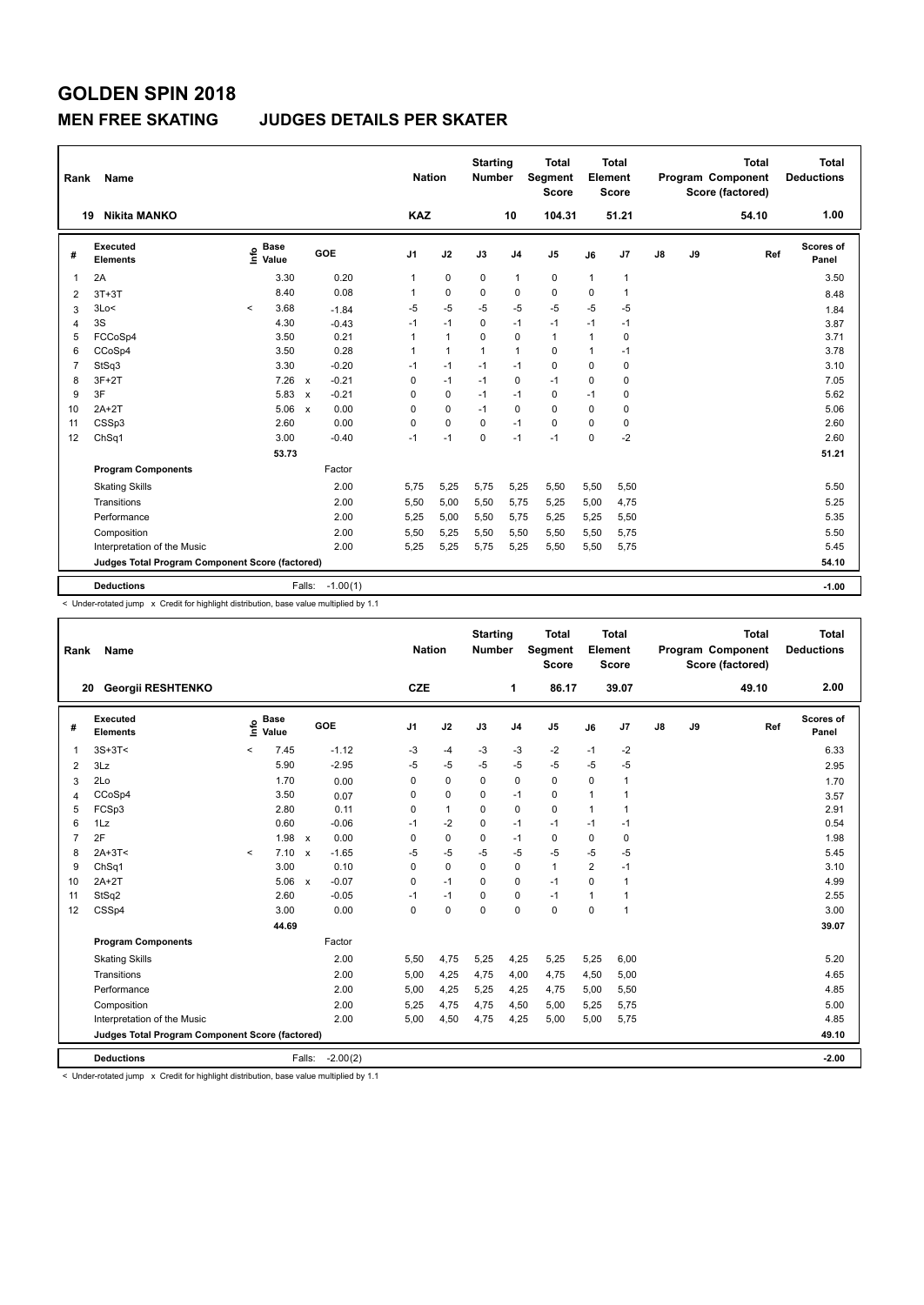### **MEN FREE SKATING JUDGES DETAILS PER SKATER**

| Rank           | Name                                            |                           |              |            | <b>Nation</b>  |             | <b>Starting</b><br><b>Number</b> |                | <b>Total</b><br>Segment<br><b>Score</b> |                | <b>Total</b><br>Element<br><b>Score</b> |               |    | <b>Total</b><br>Program Component<br>Score (factored) | <b>Total</b><br><b>Deductions</b> |
|----------------|-------------------------------------------------|---------------------------|--------------|------------|----------------|-------------|----------------------------------|----------------|-----------------------------------------|----------------|-----------------------------------------|---------------|----|-------------------------------------------------------|-----------------------------------|
| 21             | <b>Chadwick WANG</b>                            |                           |              |            | <b>SGP</b>     |             |                                  | 6              | 85.26                                   |                | 38.06                                   |               |    | 48.20                                                 | 1.00                              |
| #              | <b>Executed</b><br><b>Elements</b>              | Base<br>e Base<br>⊆ Value |              | GOE        | J <sub>1</sub> | J2          | J3                               | J <sub>4</sub> | J5                                      | J6             | J7                                      | $\mathsf{J}8$ | J9 | Ref                                                   | <b>Scores of</b><br>Panel         |
| 1              | 2A+2A+SEQ                                       | 5.28                      |              | 0.07       | 1              | $\mathbf 0$ | 0                                | 0              | $\pmb{0}$                               | $\overline{2}$ | $-1$                                    |               |    |                                                       | 5.35                              |
| $\overline{2}$ | 3Lz                                             | 5.90                      |              | $-2.83$    | $-5$           | $-5$        | $-4$                             | -4             | $-5$                                    | $-5$           | $-5$                                    |               |    |                                                       | 3.07                              |
| 3              | $3T+2T$                                         | 5.50                      |              | 0.00       | 1              | 0           | 0                                | 0              | $\mathbf 0$                             | 0              | $-1$                                    |               |    |                                                       | 5.50                              |
| 4              | CCoSp4                                          | 3.50                      |              | $-0.91$    | $-2$           | $-2$        | $-3$                             | $-2$           | $-4$                                    | $-3$           | $-3$                                    |               |    |                                                       | 2.59                              |
| 5              | 3Lo                                             | 4.90                      |              | $-0.39$    | 0              | $\mathbf 0$ | $-1$                             | $-1$           | $-1$                                    | $-1$           | $-2$                                    |               |    |                                                       | 4.51                              |
| 6              | ChSq1                                           | 3.00                      |              | 0.30       | 1              | $\mathbf 0$ | $\overline{1}$                   | $\mathbf 0$    | $\mathbf{1}$                            | $\overline{2}$ | $-2$                                    |               |    |                                                       | 3.30                              |
| $\overline{7}$ | 2S+1Eu+2F<                                      | 3.47<br>$\prec$           | $\mathsf{x}$ | $-0.60$    | $-5$           | $-5$        | $-4$                             | -4             | -5                                      | $-4$           | $-4$                                    |               |    |                                                       | 2.87                              |
| 8              | 3T                                              | 4.62                      | $\mathbf x$  | $-2.10$    | $-5$           | $-5$        | $-5$                             | $-5$           | $-5$                                    | -5             | $-5$                                    |               |    |                                                       | 2.52                              |
| 9              | 2S                                              | 1.43                      | $\mathbf{x}$ | $-0.08$    | $-1$           | $-2$        | $\mathbf 0$                      | $-1$           | $-1$                                    | 0              | 0                                       |               |    |                                                       | 1.35                              |
| 10             | FSSp2                                           | 2.30                      |              | $-0.05$    | 1              | $\mathbf 0$ | 0                                | $-1$           | $\mathbf 0$                             | $\Omega$       | $-2$                                    |               |    |                                                       | 2.25                              |
| 11             | StSq2                                           | 2.60                      |              | $-0.05$    | 0              | 0           | 0                                | $-1$           | 0                                       | $\mathbf{1}$   | $-1$                                    |               |    |                                                       | 2.55                              |
| 12             | FCCoSp3V                                        | 2.25                      |              | $-0.05$    | 0              | 0           | $\Omega$                         | $\mathbf 0$    | $\mathbf 0$                             | $-1$           | $-2$                                    |               |    |                                                       | 2.20                              |
|                |                                                 | 44.75                     |              |            |                |             |                                  |                |                                         |                |                                         |               |    |                                                       | 38.06                             |
|                | <b>Program Components</b>                       |                           |              | Factor     |                |             |                                  |                |                                         |                |                                         |               |    |                                                       |                                   |
|                | <b>Skating Skills</b>                           |                           |              | 2.00       | 5.00           | 5,25        | 5,25                             | 4,25           | 4,75                                    | 4,75           | 4,75                                    |               |    |                                                       | 4.90                              |
|                | Transitions                                     |                           |              | 2.00       | 4.75           | 4,50        | 5,50                             | 4,75           | 4,50                                    | 5,25           | 4,25                                    |               |    |                                                       | 4.75                              |
|                | Performance                                     |                           |              | 2.00       | 4,75           | 4,75        | 5,75                             | 4,50           | 4,50                                    | 4,75           | 4,50                                    |               |    |                                                       | 4.65                              |
|                | Composition                                     |                           |              | 2.00       | 4,75           | 5,00        | 5,50                             | 4,75           | 4,50                                    | 5,00           | 5,00                                    |               |    |                                                       | 4.90                              |
|                | Interpretation of the Music                     |                           |              | 2.00       | 5,00           | 5,25        | 5.75                             | 4,50           | 4,50                                    | 5,00           | 4,75                                    |               |    |                                                       | 4.90                              |
|                | Judges Total Program Component Score (factored) |                           |              |            |                |             |                                  |                |                                         |                |                                         |               |    |                                                       | 48.20                             |
|                | <b>Deductions</b>                               |                           | Falls:       | $-1.00(1)$ |                |             |                                  |                |                                         |                |                                         |               |    |                                                       | $-1.00$                           |

< Under-rotated jump x Credit for highlight distribution, base value multiplied by 1.1

| Rank           | <b>Name</b>                                     |                                  |                           |         | <b>Nation</b>  |                | <b>Starting</b><br><b>Number</b> |                | <b>Total</b><br>Segment<br><b>Score</b> |                         | <b>Total</b><br>Element<br><b>Score</b> |    |    | <b>Total</b><br>Program Component<br>Score (factored) | <b>Total</b><br><b>Deductions</b> |
|----------------|-------------------------------------------------|----------------------------------|---------------------------|---------|----------------|----------------|----------------------------------|----------------|-----------------------------------------|-------------------------|-----------------------------------------|----|----|-------------------------------------------------------|-----------------------------------|
|                | $22 \,$<br><b>Yamato ROWE</b>                   |                                  |                           |         | PHI            |                |                                  | 5              | 82.45                                   |                         | 38.45                                   |    |    | 46.00                                                 | 2.00                              |
| #              | Executed<br><b>Elements</b>                     | <b>Base</b><br>e Base<br>⊆ Value | GOE                       |         | J <sub>1</sub> | J2             | J3                               | J <sub>4</sub> | J <sub>5</sub>                          | J6                      | J7                                      | J8 | J9 | Ref                                                   | Scores of<br>Panel                |
| 1              | 3S                                              | 4.30                             |                           | 0.43    | 1              | $\overline{1}$ | $\mathbf{1}$                     | $\mathbf{1}$   | $\mathbf{1}$                            | $\overline{2}$          | 1                                       |    |    |                                                       | 4.73                              |
| $\overline{2}$ | 1Lz                                             | 0.60                             |                           | $-0.06$ | $-1$           | $-1$           | $-1$                             | $-1$           | $-1$                                    | $-1$                    | $-1$                                    |    |    |                                                       | 0.54                              |
| 3              | $3Lz + 2T$                                      | 7.20                             |                           | $-0.59$ | 0              | $-1$           | $-1$                             | $-1$           | $-1$                                    | $-2$                    | $-1$                                    |    |    |                                                       | 6.61                              |
| 4              | FCSp3                                           | 2.80                             |                           | 0.06    | 1              | 0              | $-1$                             | 0              | 0                                       | $\overline{\mathbf{c}}$ | $\mathbf 0$                             |    |    |                                                       | 2.86                              |
| 5              | CCoSp4                                          | 3.50                             |                           | 0.14    | 0              | $\overline{1}$ | $\Omega$                         | $\mathbf 0$    | $\mathbf{1}$                            | $\Omega$                | 1                                       |    |    |                                                       | 3.64                              |
| 6              | ChSq1                                           | 3.00                             |                           | $-0.20$ | 0              | 0              | $\Omega$                         | $-2$           | $\mathbf 0$                             | $\Omega$                | $-2$                                    |    |    |                                                       | 2.80                              |
| $\overline{7}$ | 1Lo                                             | 0.50                             |                           | $-0.01$ | 0              | $\mathbf 0$    | 0                                | $-1$           | $\mathbf 0$                             | $-1$                    | 0                                       |    |    |                                                       | 0.49                              |
| 8              | $3T+2T$                                         | 6.05                             | $\mathsf{x}$              | 0.00    | 0              | $\mathbf 0$    | 0                                | $\mathbf 0$    | $\mathbf 0$                             | 0                       | 0                                       |    |    |                                                       | 6.05                              |
| 9              | 3S+1Eu+2S                                       | 6.71                             | $\mathsf{x}$              | $-0.86$ | $-1$           | $-2$           | $-1$                             | $-3$           | $-3$                                    | $-2$                    | $-2$                                    |    |    |                                                       | 5.85                              |
| 10             | SSp2                                            | 1.60                             |                           | $-0.22$ | 0              | $-2$           | $-2$                             | $-1$           | $-2$                                    | $-1$                    | $-1$                                    |    |    |                                                       | 1.38                              |
| 11             | StSq                                            | 0.00                             |                           | 0.00    |                | $\overline{a}$ |                                  |                | $\overline{a}$                          |                         |                                         |    |    |                                                       | 0.00                              |
| 12             | 2A                                              | 3.63                             | $\boldsymbol{\mathsf{x}}$ | $-0.13$ | 0              | $\mathbf 0$    | $\mathbf 0$                      | $-1$           | $\mathbf 0$                             | $-1$                    | $-1$                                    |    |    |                                                       | 3.50                              |
|                |                                                 | 39.89                            |                           |         |                |                |                                  |                |                                         |                         |                                         |    |    |                                                       | 38.45                             |
|                | <b>Program Components</b>                       |                                  |                           | Factor  |                |                |                                  |                |                                         |                         |                                         |    |    |                                                       |                                   |
|                | <b>Skating Skills</b>                           |                                  |                           | 2.00    | 5,00           | 5,00           | 5,00                             | 4,25           | 5,25                                    | 5,00                    | 4,50                                    |    |    |                                                       | 4.90                              |
|                | Transitions                                     |                                  |                           | 2.00    | 4,50           | 4,50           | 4,25                             | 4,00           | 4,75                                    | 4,50                    | 4,25                                    |    |    |                                                       | 4.40                              |
|                | Performance                                     |                                  |                           | 2.00    | 4,50           | 4,50           | 4,00                             | 3.50           | 4,75                                    | 4,50                    | 4,00                                    |    |    |                                                       | 4.30                              |
|                | Composition                                     |                                  |                           | 2.00    | 4,50           | 4,75           | 4,75                             | 4,75           | 5,00                                    | 4,75                    | 4,25                                    |    |    |                                                       | 4.70                              |
|                | Interpretation of the Music                     |                                  |                           | 2.00    | 4,75           | 5,00           | 3,50                             | 4,75           | 5,00                                    | 4,75                    | 4,25                                    |    |    |                                                       | 4.70                              |
|                | Judges Total Program Component Score (factored) |                                  |                           |         |                |                |                                  |                |                                         |                         |                                         |    |    |                                                       | 46.00                             |
|                | <b>Deductions</b>                               | Interruption in excess:          |                           | $-2.00$ |                |                |                                  |                |                                         |                         |                                         |    |    |                                                       | $-2.00$                           |

x Credit for highlight distribution, base value multiplied by 1.1